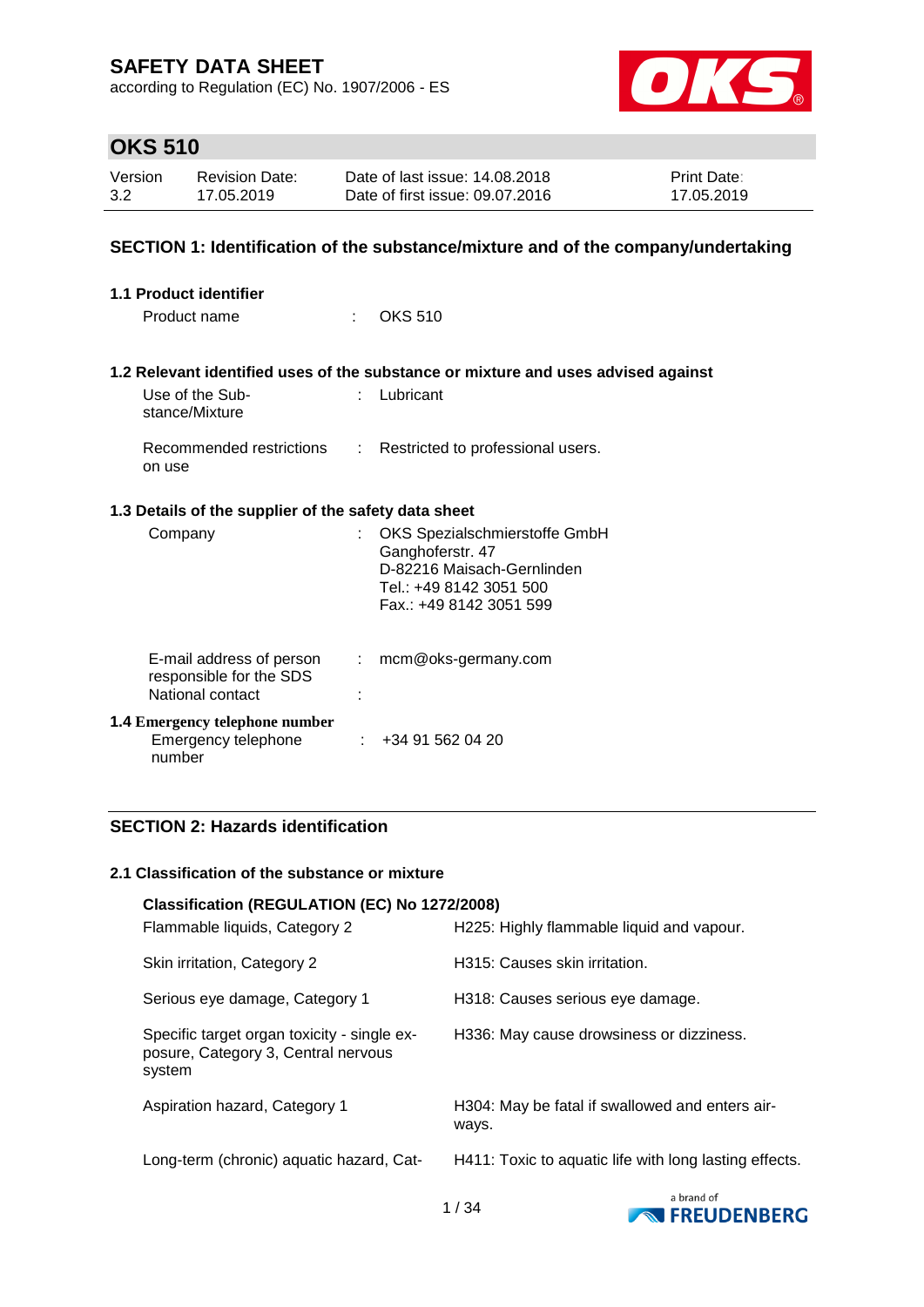according to Regulation (EC) No. 1907/2006 - ES



# **OKS 510**

| Version | Revision Date: | Date of last issue: 14.08.2018  | <b>Print Date:</b> |
|---------|----------------|---------------------------------|--------------------|
| 3.2     | 17.05.2019     | Date of first issue: 09.07.2016 | 17.05.2019         |

egory 2

### **2.2 Label elements**

| Labelling (REGULATION (EC) No 1272/2008) |                          |                                                                                                                                                       |
|------------------------------------------|--------------------------|-------------------------------------------------------------------------------------------------------------------------------------------------------|
| Hazard pictograms                        |                          |                                                                                                                                                       |
| Signal word                              | Danger                   |                                                                                                                                                       |
| <b>Hazard statements</b>                 | H <sub>225</sub><br>H304 | Highly flammable liquid and vapour.<br>May be fatal if swallowed and enters air-<br>ways.                                                             |
|                                          | H315                     | Causes skin irritation.                                                                                                                               |
|                                          | H318                     | Causes serious eye damage.                                                                                                                            |
|                                          | H336                     | May cause drowsiness or dizziness.                                                                                                                    |
|                                          | H411                     | Toxic to aquatic life with long lasting effects.                                                                                                      |
| Precautionary statements                 | <b>Prevention:</b>       |                                                                                                                                                       |
|                                          | P210                     | Keep away from heat, hot surfaces, sparks,<br>open flames and other ignition sources. No<br>smoking.                                                  |
|                                          | P <sub>273</sub>         | Avoid release to the environment.                                                                                                                     |
|                                          | P <sub>280</sub>         | Wear protective gloves/ eye protection/ face<br>protection.                                                                                           |
|                                          | <b>Response:</b>         |                                                                                                                                                       |
|                                          | P301 + P310              | IF SWALLOWED: Immediately call a<br>POISON CENTER/doctor.                                                                                             |
|                                          |                          | P305 + P351 + P338 + P310 IF IN EYES: Rinse cautiously                                                                                                |
|                                          |                          | with water for several minutes. Remove<br>contact lenses, if present and easy to do.<br>Continue rinsing. Immediately call a<br>POISON CENTER/doctor. |
|                                          | P331                     | Do NOT induce vomiting.                                                                                                                               |
|                                          | P370 + P378              | In case of fire: Use dry sand, dry chemical<br>or alcohol-resistant foam to extinguish.                                                               |
|                                          | P391                     | Collect spillage.                                                                                                                                     |
|                                          | Storage:                 |                                                                                                                                                       |
|                                          | $P403 + P235$            | Store in a well-ventilated place. Keep cool.                                                                                                          |

Hazardous components which must be listed on the label:

Naphtha (petroleum), hydrotreated light; Low boiling point hydrogen treated naphtha butan-1-ol

### **2.3 Other hazards**

This substance/mixture contains no components considered to be either persistent, bioaccumulative and toxic (PBT), or very persistent and very bioaccumulative (vPvB) at levels of 0.1% or higher.

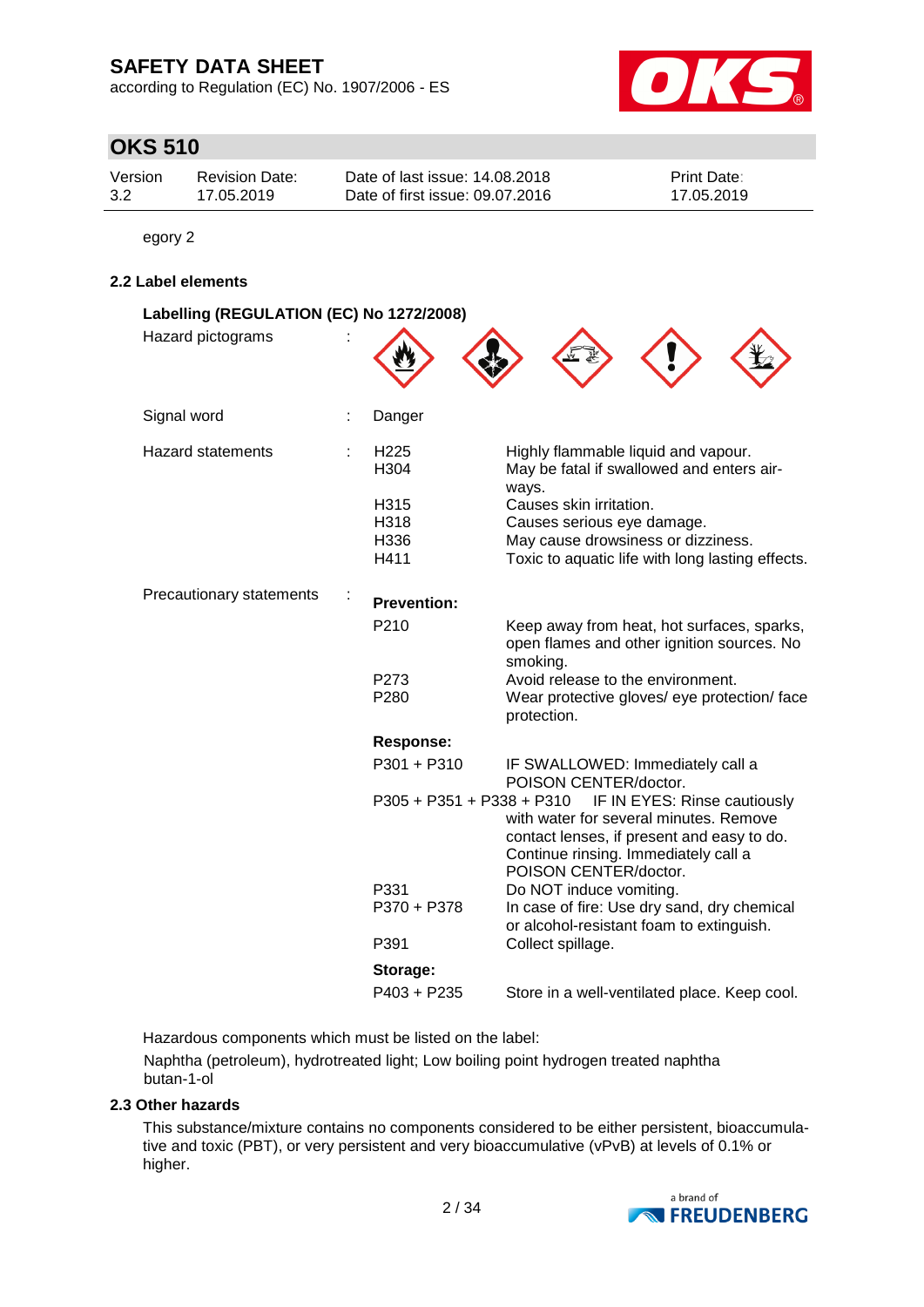according to Regulation (EC) No. 1907/2006 - ES



# **OKS 510**

| Version | Revision Date: | Date of last issue: 14.08.2018  | <b>Print Date:</b> |
|---------|----------------|---------------------------------|--------------------|
| 3.2     | 17.05.2019     | Date of first issue: 09.07.2016 | 17.05.2019         |

### **SECTION 3: Composition/information on ingredients**

### **3.2 Mixtures**

Chemical nature : Solvent

Molybdenum disulfide graphite Silicone resin

### **Hazardous components**

| Chemical name                                                                                       | CAS-No.<br>EC-No.<br>Index-No.<br>Registration number                           | Classification                                                                                                                                                                            | Concentration<br>limits<br>M-Factor<br><b>Notes</b> | Concentration<br>(% w/w) |
|-----------------------------------------------------------------------------------------------------|---------------------------------------------------------------------------------|-------------------------------------------------------------------------------------------------------------------------------------------------------------------------------------------|-----------------------------------------------------|--------------------------|
| Naphtha (petroleum),<br>hydrotreated light;<br>Low boiling point hy-<br>drogen treated naph-<br>tha | 64742-49-0<br>265-151-9<br>649-328-00-1                                         | Flam. Liq.2; H225<br>Skin Irrit.2; H315<br>STOT SE3; H336<br>Asp. Tox.1; H304<br>Aquatic Chronic2;<br>H411                                                                                | Note P                                              | $>= 30 - 50$             |
| Hydrocarbons, C9-<br>C10, n-alkanes, isoal-<br>kanes, cyclics, <2%<br>aromatics                     | Not Assigned<br>927-241-2<br>01-2119471843-32-<br><b>XXXX</b>                   | Flam. Liq.3; H226<br>Asp. Tox.1; H304<br>Aquatic Chronic3;<br>H412                                                                                                                        |                                                     | $>= 2.5 - < 10$          |
| xylene                                                                                              | 1330-20-7<br>215-535-7<br>601-022-00-9<br>01-2119488216-32-<br><b>XXXX</b>      | Flam. Liq.3; H226<br>Acute Tox.4; H332<br>Acute Tox.4; H312   Note C<br>Skin Irrit.2; H315<br>Eye Irrit.2; H319<br>STOT SE3; H335<br>STOT RE2; H373<br>STOT RE2; H373<br>Asp. Tox.1; H304 |                                                     | $>= 1 - 10$              |
| ethylbenzene                                                                                        | $100 - 41 - 4$<br>202-849-4<br>601-023-00-4<br>01-2119489370-35-<br><b>XXXX</b> | Flam. Liq.2; H225<br>Acute Tox.4; H332<br>STOT RE2; H373<br>Asp. Tox.1; H304<br>Aquatic Chronic3;<br>H412                                                                                 |                                                     | $>= 2,5 - < 10$          |
| butan-1-ol                                                                                          | $71 - 36 - 3$<br>200-751-6<br>603-004-00-6<br>01-2119484630-38-<br><b>XXXX</b>  | Flam. Liq.3; H226<br>Acute Tox.4; H302<br>Skin Irrit.2; H315<br>Eye Dam.1; H318<br>STOT SE3; H336<br>STOT SE3; H335                                                                       |                                                     | $>= 3 - 10$              |

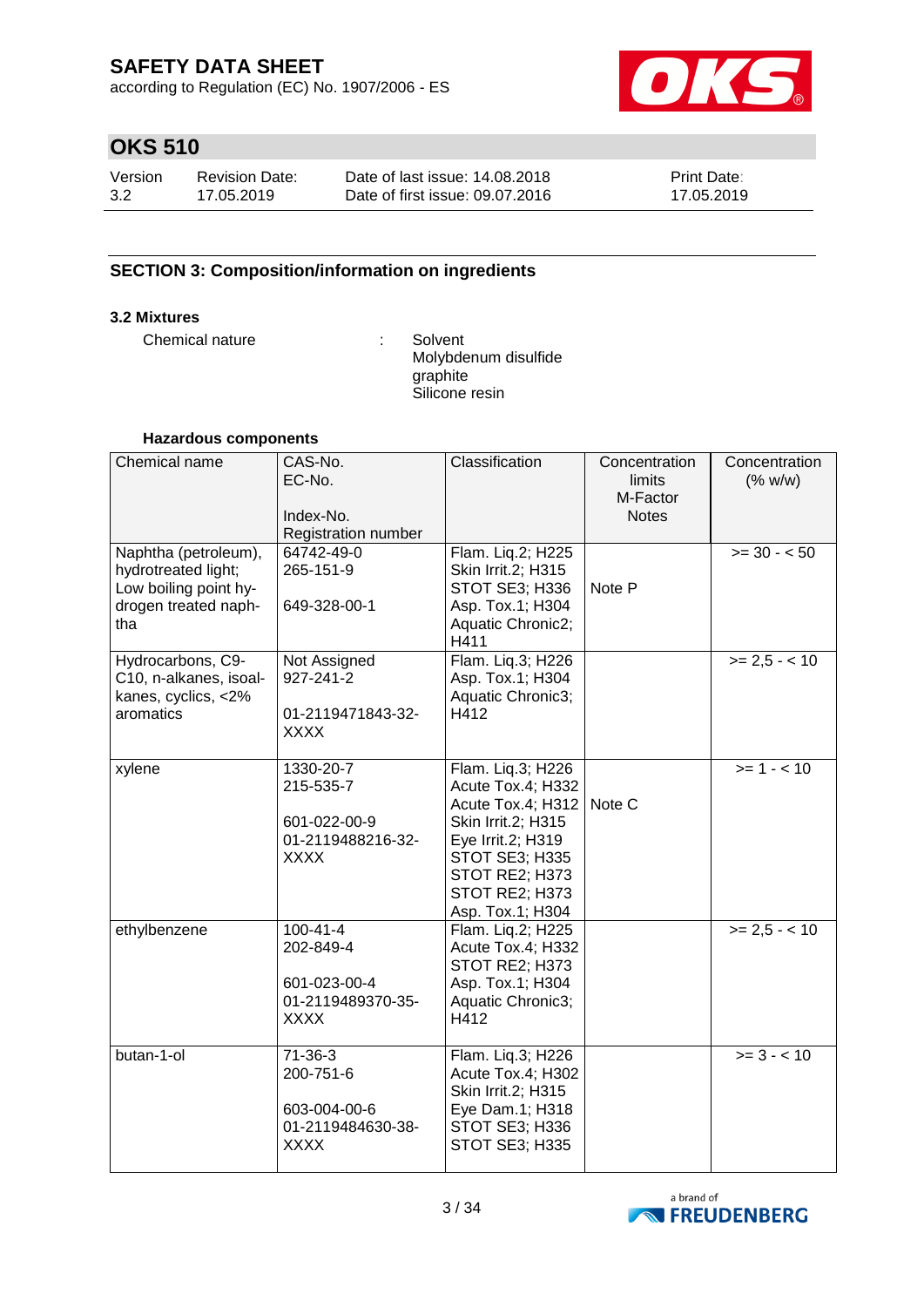according to Regulation (EC) No. 1907/2006 - ES



# **OKS 510**

| Version | <b>Revision Date:</b> | Date of last issue: 14,08,2018  | <b>Print Date:</b> |
|---------|-----------------------|---------------------------------|--------------------|
| 3.2     | 17.05.2019            | Date of first issue: 09.07.2016 | 17.05.2019         |

Substances with a workplace exposure limit :

| .                          |                                                                           |                                     |              |
|----------------------------|---------------------------------------------------------------------------|-------------------------------------|--------------|
| molybdenum disul-<br>phide | 1317-33-5<br>215-263-9                                                    |                                     | $>= 10 - 20$ |
| n-butyl acetate            | 123-86-4<br>204-658-1<br>607-025-00-1<br>01-2119485493-29-<br><b>XXXX</b> | Flam. Liq.3; H226<br>STOT SE3; H336 | $>= 10 - 20$ |
| Graphite                   | 7782-42-5<br>231-955-3                                                    |                                     | $>= 1 - 10$  |

For explanation of abbreviations see section 16.

### **SECTION 4: First aid measures**

### **4.1 Description of first aid measures**

| If inhaled              | Call a physician or poison control centre immediately.<br>Remove person to fresh air. If signs/symptoms continue, get<br>medical attention.<br>Keep patient warm and at rest.<br>If unconscious, place in recovery position and seek medical<br>advice.<br>Keep respiratory tract clear.<br>If breathing is irregular or stopped, administer artificial respira-<br>tion. |
|-------------------------|---------------------------------------------------------------------------------------------------------------------------------------------------------------------------------------------------------------------------------------------------------------------------------------------------------------------------------------------------------------------------|
| In case of skin contact | Take off all contaminated clothing immediately.<br>Wash off immediately with soap and plenty of water.<br>Get medical attention immediately if irritation develops and<br>persists.<br>Wash clothing before reuse.<br>Thoroughly clean shoes before reuse.                                                                                                                |
| In case of eye contact  | : Rinse immediately with plenty of water, also under the eyelids,<br>for at least 10 minutes.<br>Get medical attention immediately.                                                                                                                                                                                                                                       |
| If swallowed            | Move the victim to fresh air.<br>If accidentally swallowed obtain immediate medical attention.<br>If unconscious, place in recovery position and seek medical<br>advice.<br>Keep respiratory tract clear.                                                                                                                                                                 |

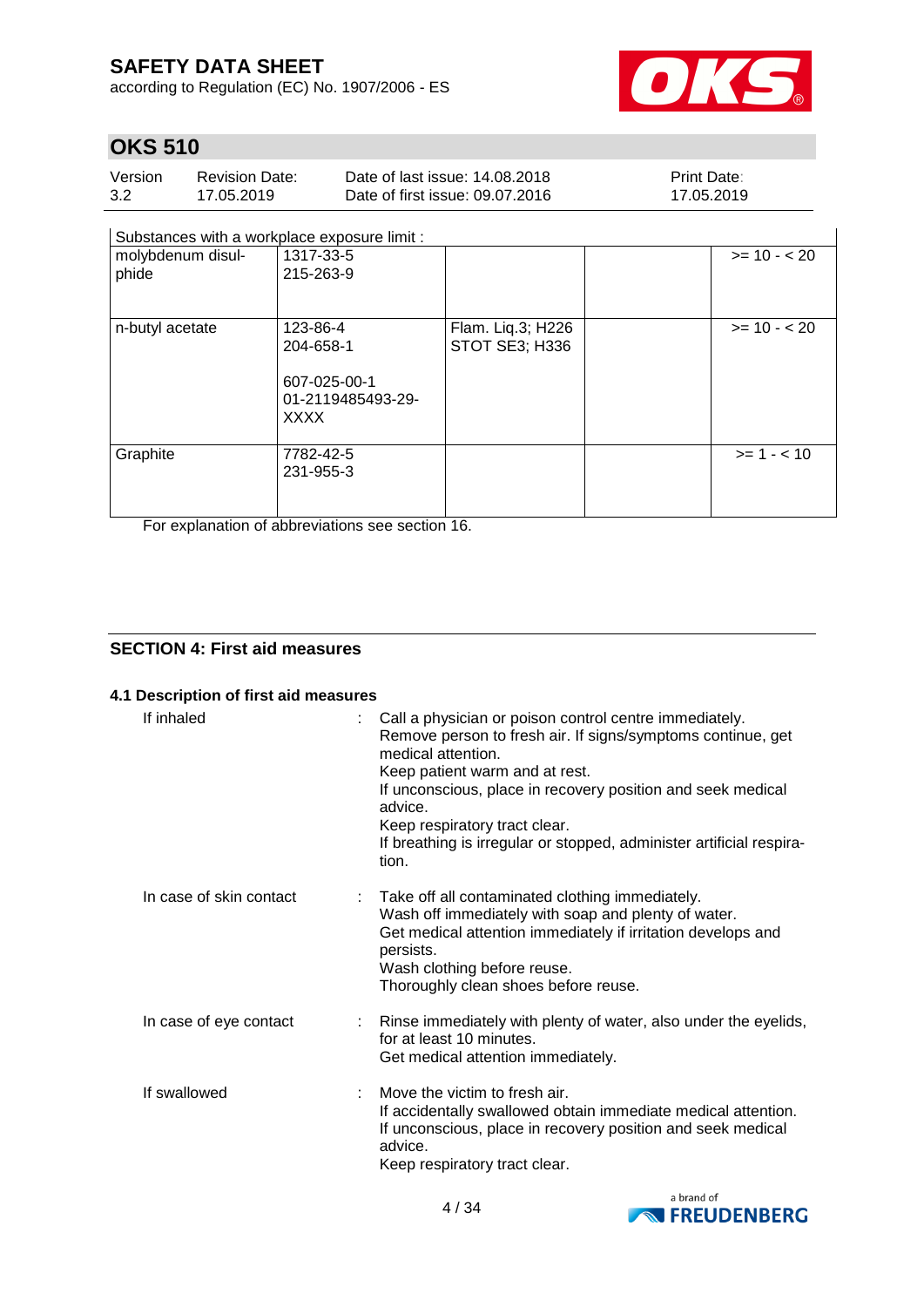according to Regulation (EC) No. 1907/2006 - ES



## **OKS 510**

| Version<br>3.2 | <b>Revision Date:</b><br>17.05.2019 | Date of last issue: 14.08.2018<br>Date of first issue: 09.07.2016                                                                                                                                                    | Print Date:<br>17.05.2019 |
|----------------|-------------------------------------|----------------------------------------------------------------------------------------------------------------------------------------------------------------------------------------------------------------------|---------------------------|
|                |                                     | Do NOT induce vomiting.<br>Rinse mouth with water.<br>Never give anything by mouth to an unconscious person.<br>Aspiration hazard if swallowed - can enter lungs and cause<br>damage.                                |                           |
|                |                                     | 4.2 Most important symptoms and effects, both acute and delayed                                                                                                                                                      |                           |
| Symptoms       |                                     | Inhalation may provoke the following symptoms:<br>Unconsciousness<br><b>Dizziness</b><br><b>Drowsiness</b><br>Headache<br>Nausea<br><b>Tiredness</b><br>Skin contact may provoke the following symptoms:<br>Erythema |                           |
|                |                                     | Aspiration may cause pulmonary oedema and pneumonitis.                                                                                                                                                               |                           |
| <b>Risks</b>   |                                     | Central nervous system depression<br>Can be absorbed through skin.<br>Risk of product entering the lungs on vomiting after ingestion.<br>Health injuries may be delayed.<br>Causes skin irritation.                  |                           |

#### **4.3 Indication of any immediate medical attention and special treatment needed**

| Treat symptomatically.<br>Treatment |
|-------------------------------------|
|-------------------------------------|

### **SECTION 5: Firefighting measures**

### **5.1 Extinguishing media**

| Suitable extinguishing media      | Use water spray, alcohol-resistant foam, dry chemical or car-<br>bon dioxide. |
|-----------------------------------|-------------------------------------------------------------------------------|
| Unsuitable extinguishing<br>media | : High volume water jet                                                       |

#### **5.2 Special hazards arising from the substance or mixture**

| Specific hazards during fire-<br>fighting | $\therefore$ Fire may cause evolution of:<br>Carbon oxides<br>Metal oxides<br>Sulphur oxides |  |
|-------------------------------------------|----------------------------------------------------------------------------------------------|--|
|                                           | De selektrise en ditektrise en die bestied                                                   |  |

Do not let product enter drains. Beware of vapours accumulating to form explosive concentrations. Vapours can accumulate in low areas.

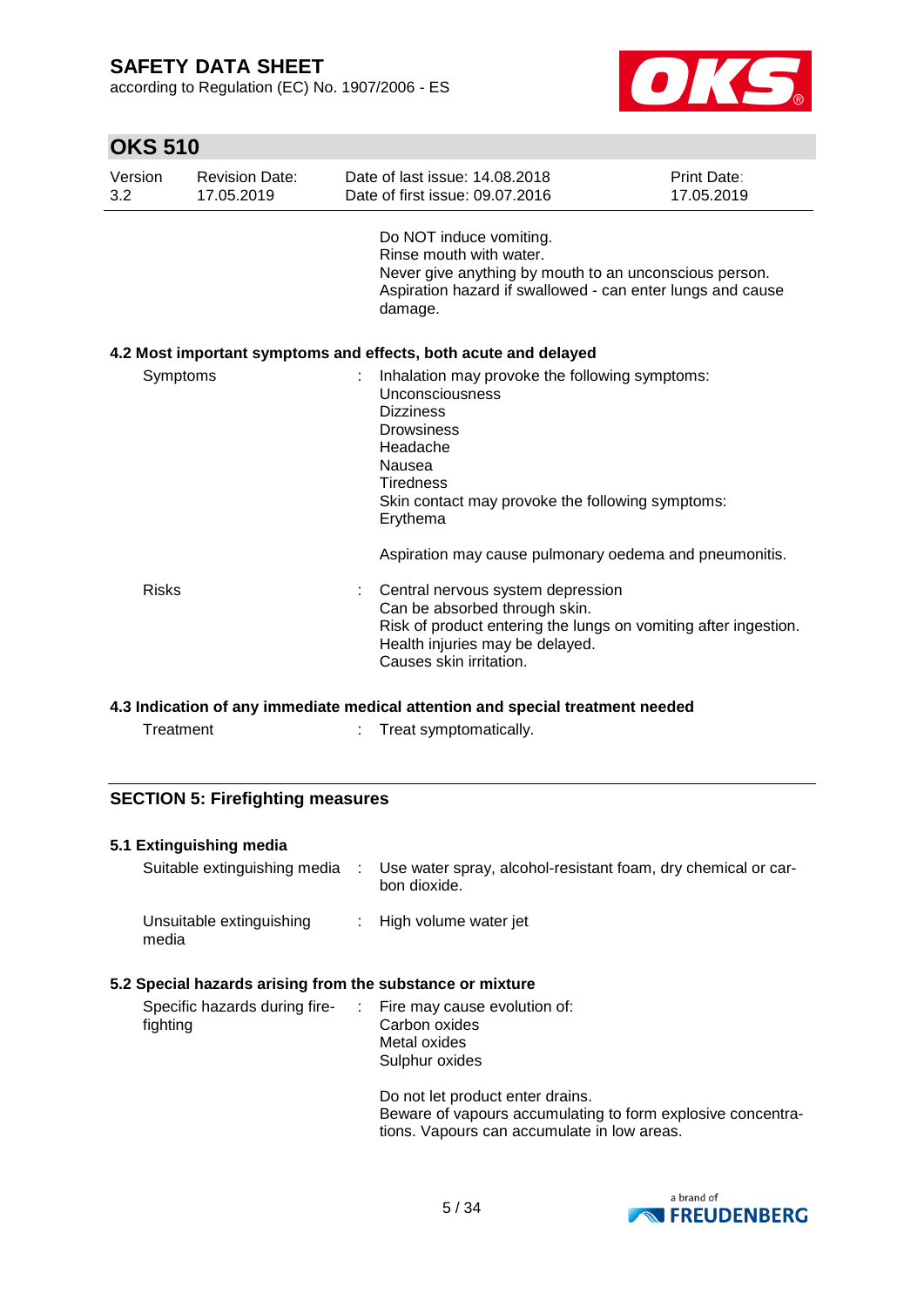according to Regulation (EC) No. 1907/2006 - ES



## **OKS 510**

| Version<br>3.2   | <b>Revision Date:</b><br>17.05.2019                           | Date of last issue: 14,08,2018<br>Date of first issue: 09.07.2016                                                                                                                                                                      | <b>Print Date:</b><br>17.05.2019 |
|------------------|---------------------------------------------------------------|----------------------------------------------------------------------------------------------------------------------------------------------------------------------------------------------------------------------------------------|----------------------------------|
| for firefighters | 5.3 Advice for firefighters<br>Special protective equipment : | In the event of fire, wear self-contained breathing apparatus.<br>Use personal protective equipment. Exposure to decomposi-                                                                                                            |                                  |
|                  | Further information                                           | tion products may be a hazard to health.<br>Standard procedure for chemical fires.<br>Collect contaminated fire extinguishing water separately. This<br>must not be discharged into drains.<br>Cool containers/tanks with water spray. |                                  |

### **SECTION 6: Accidental release measures**

### **6.1 Personal precautions, protective equipment and emergency procedures**

| Personal precautions | : Evacuate personnel to safe areas.<br>Use personal protective equipment.<br>Ensure adequate ventilation.<br>Remove all sources of ignition.<br>Do not breathe vapours or spray mist.<br>Do not breathe dust/ fume/ gas/ mist/ vapours/ spray.<br>Refer to protective measures listed in sections 7 and 8. |
|----------------------|------------------------------------------------------------------------------------------------------------------------------------------------------------------------------------------------------------------------------------------------------------------------------------------------------------|
|----------------------|------------------------------------------------------------------------------------------------------------------------------------------------------------------------------------------------------------------------------------------------------------------------------------------------------------|

### **6.2 Environmental precautions**

| Environmental precautions |  | : Do not allow contact with soil, surface or ground water.<br>Prevent further leakage or spillage if safe to do so.<br>If the product contaminates rivers and lakes or drains inform<br>respective authorities. |
|---------------------------|--|-----------------------------------------------------------------------------------------------------------------------------------------------------------------------------------------------------------------|
|---------------------------|--|-----------------------------------------------------------------------------------------------------------------------------------------------------------------------------------------------------------------|

#### **6.3 Methods and material for containment and cleaning up**

| Methods for cleaning up |  | : Contain spillage, and then collect with non-combustible ab-<br>sorbent material, (e.g. sand, earth, diatomaceous earth, ver-<br>miculite) and place in container for disposal according to local<br>/ national regulations (see section 13).<br>Non-sparking tools should be used. |
|-------------------------|--|--------------------------------------------------------------------------------------------------------------------------------------------------------------------------------------------------------------------------------------------------------------------------------------|
|-------------------------|--|--------------------------------------------------------------------------------------------------------------------------------------------------------------------------------------------------------------------------------------------------------------------------------------|

### **6.4 Reference to other sections**

For personal protection see section 8.

### **SECTION 7: Handling and storage**

#### **7.1 Precautions for safe handling**

Advice on safe handling : Use only in an area containing explosion proof equipment. Do not use in areas without adequate ventilation. Do not breathe vapours or spray mist. In case of insufficient ventilation, wear suitable respiratory equipment. Avoid exposure - obtain special instructions before use.

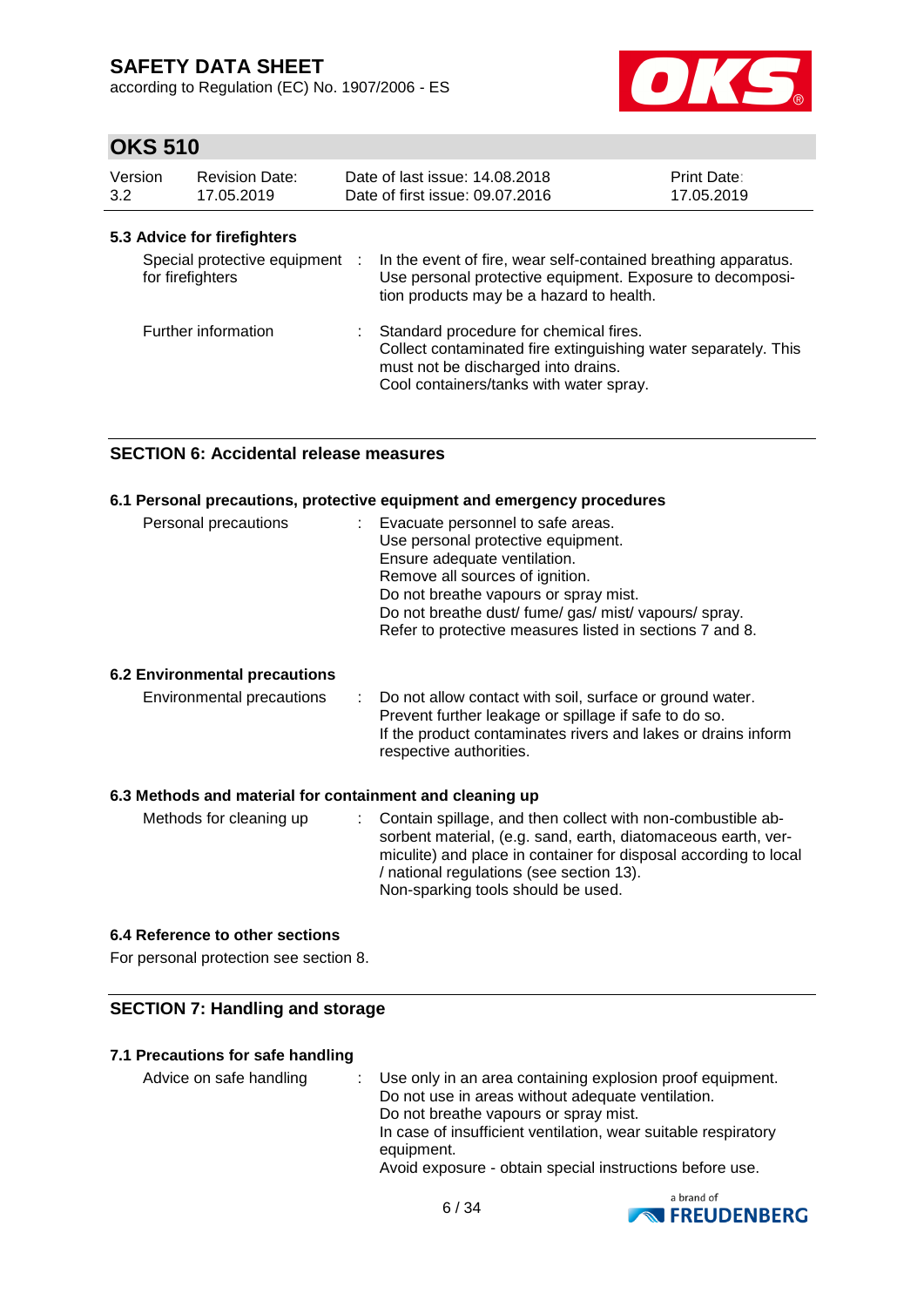according to Regulation (EC) No. 1907/2006 - ES



# **OKS 510**

| Version<br>3.2 | <b>Revision Date:</b><br>17.05.2019                |   | Date of last issue: 14.08.2018<br>Date of first issue: 09.07.2016                                                                                                                                                                                                                                                                                                                                                                                                                                                                                                                                                                                                                                                                                                                                                  | Print Date:<br>17.05.2019 |
|----------------|----------------------------------------------------|---|--------------------------------------------------------------------------------------------------------------------------------------------------------------------------------------------------------------------------------------------------------------------------------------------------------------------------------------------------------------------------------------------------------------------------------------------------------------------------------------------------------------------------------------------------------------------------------------------------------------------------------------------------------------------------------------------------------------------------------------------------------------------------------------------------------------------|---------------------------|
|                |                                                    |   | Avoid contact with skin and eyes.<br>For personal protection see section 8.<br>Keep away from fire, sparks and heated surfaces.<br>Smoking, eating and drinking should be prohibited in the ap-<br>plication area.<br>Wash hands and face before breaks and immediately after<br>handling the product.<br>Ensure all equipment is electrically grounded before beginning<br>transfer operations.<br>Do not get in eyes or mouth or on skin.<br>Do not get on skin or clothing.<br>Do not ingest.<br>Do not use sparking tools.<br>Do not enter areas where used or stored until adequately ven-<br>tilated.<br>Do not repack.<br>Do not re-use empty containers.<br>These safety instructions also apply to empty packaging which<br>may still contain product residues.<br>Keep container closed when not in use. |                           |
|                | Advice on protection against<br>fire and explosion | ÷ | Keep away from heat and sources of ignition.                                                                                                                                                                                                                                                                                                                                                                                                                                                                                                                                                                                                                                                                                                                                                                       |                           |
|                | Hygiene measures                                   |   | Wash face, hands and any exposed skin thoroughly after<br>handling.                                                                                                                                                                                                                                                                                                                                                                                                                                                                                                                                                                                                                                                                                                                                                |                           |
|                |                                                    |   | 7.2 Conditions for safe storage, including any incompatibilities                                                                                                                                                                                                                                                                                                                                                                                                                                                                                                                                                                                                                                                                                                                                                   |                           |
|                | Requirements for storage<br>areas and containers   |   | Store in original container. Keep container closed when not in<br>use. Keep in a cool place away from oxidizing agents. Keep in<br>a dry, cool and well-ventilated place. Containers which are<br>opened must be carefully resealed and kept upright to prevent<br>leakage. Store in accordance with the particular national regu-<br>lations. Keep in properly labelled containers.                                                                                                                                                                                                                                                                                                                                                                                                                               |                           |
|                | 7.3 Specific end use(s)                            |   |                                                                                                                                                                                                                                                                                                                                                                                                                                                                                                                                                                                                                                                                                                                                                                                                                    |                           |
|                | Specific use(s)                                    |   | Specific instructions for handling, not required.                                                                                                                                                                                                                                                                                                                                                                                                                                                                                                                                                                                                                                                                                                                                                                  |                           |

### **SECTION 8: Exposure controls/personal protection**

### **8.1 Control parameters**

### **Occupational Exposure Limits**

| Components          | CAS-No.   | Value type (Form<br>of exposure)                                              | Control parameters | <b>Basis</b>   |
|---------------------|-----------|-------------------------------------------------------------------------------|--------------------|----------------|
| molybdenum di-      | 1317-33-5 | VLA-ED (inhala-                                                               | 10 mg/m $3$        | <b>ES VLA</b>  |
| sulphide            |           | ble fraction)                                                                 | (Molybdenum)       | $(2015-02-19)$ |
| Further information |           | The terms soluble and insoluble are understood to refer to the water., Please |                    |                |

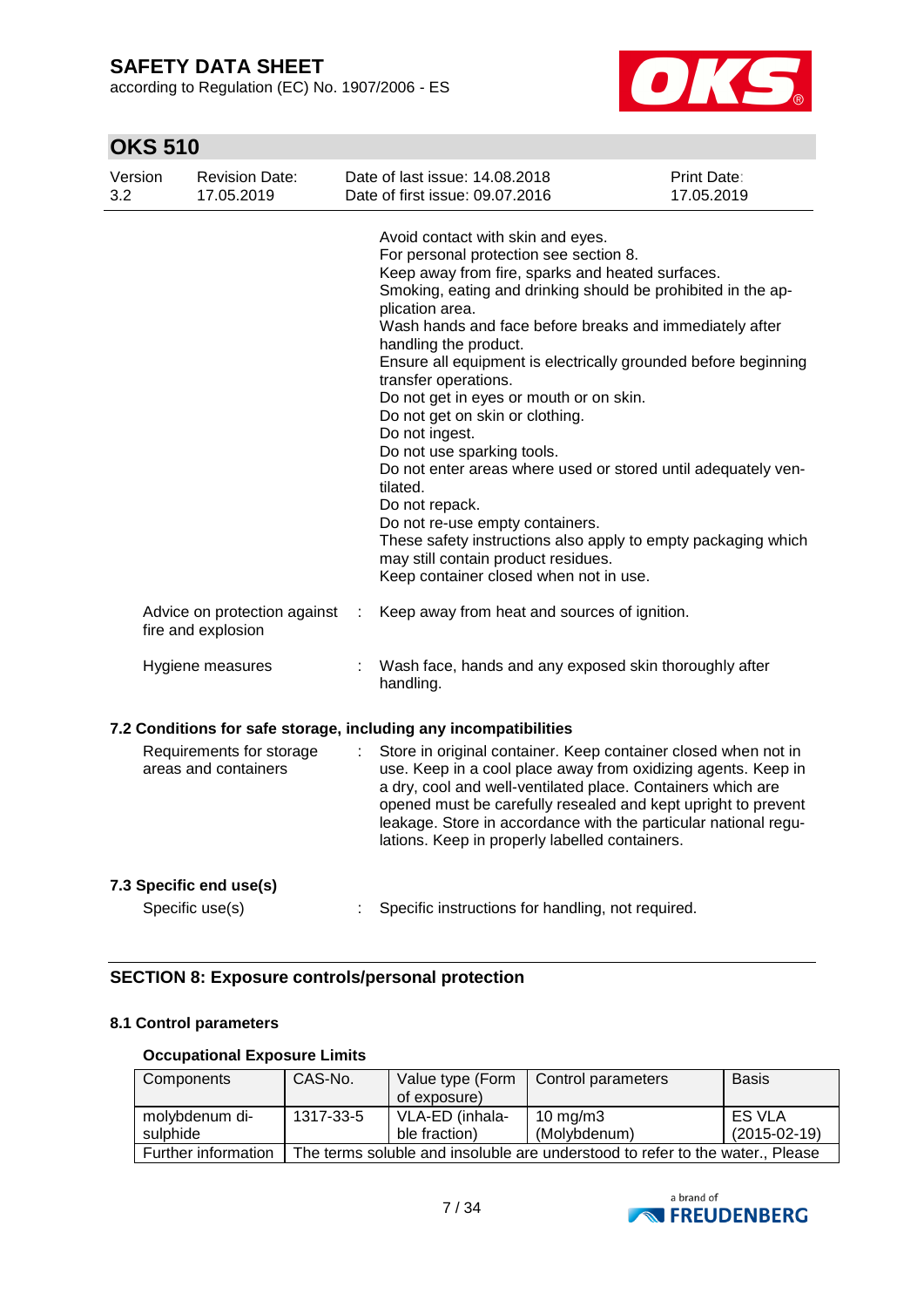according to Regulation (EC) No. 1907/2006 - ES



| Version | Revision Date: | Date of last issue: 14.08.2018  | <b>Print Date:</b> |
|---------|----------------|---------------------------------|--------------------|
| 3.2     | 17.05.2019     | Date of first issue: 09.07.2016 | 17.05.2019         |

|                     |                | refer to UNE EN 481: Workplaces atmospheres. Size fraction definitions for                                                                                                                        |                                                                                                                                                                                                                                                                                                                                                                                                                                                                                                   |                                     |  |  |
|---------------------|----------------|---------------------------------------------------------------------------------------------------------------------------------------------------------------------------------------------------|---------------------------------------------------------------------------------------------------------------------------------------------------------------------------------------------------------------------------------------------------------------------------------------------------------------------------------------------------------------------------------------------------------------------------------------------------------------------------------------------------|-------------------------------------|--|--|
|                     |                | measurement of airborne particles.                                                                                                                                                                |                                                                                                                                                                                                                                                                                                                                                                                                                                                                                                   |                                     |  |  |
|                     |                | VLA-ED (respira-                                                                                                                                                                                  | $3 \overline{\text{mg}}/\text{m}3$                                                                                                                                                                                                                                                                                                                                                                                                                                                                | <b>ES VLA</b>                       |  |  |
|                     |                | ble fraction)                                                                                                                                                                                     | (Molybdenum)                                                                                                                                                                                                                                                                                                                                                                                                                                                                                      | $(2015-02-19)$                      |  |  |
| Further information |                | The terms soluble and insoluble are understood to refer to the water., Please<br>refer to UNE EN 481: Workplaces atmospheres. Size fraction definitions for<br>measurement of airborne particles. |                                                                                                                                                                                                                                                                                                                                                                                                                                                                                                   |                                     |  |  |
| n-butyl acetate     | 123-86-4       | VLA-ED                                                                                                                                                                                            | $\overline{150}$ ppm                                                                                                                                                                                                                                                                                                                                                                                                                                                                              | <b>ES VLA</b>                       |  |  |
|                     |                |                                                                                                                                                                                                   | 724 mg/m3                                                                                                                                                                                                                                                                                                                                                                                                                                                                                         | $(2011 - 03 - 03)$                  |  |  |
|                     |                | <b>VLA-EC</b>                                                                                                                                                                                     | 200 ppm                                                                                                                                                                                                                                                                                                                                                                                                                                                                                           | <b>ES VLA</b>                       |  |  |
|                     |                |                                                                                                                                                                                                   | 965 mg/m3                                                                                                                                                                                                                                                                                                                                                                                                                                                                                         | $(2011 - 03 - 03)$                  |  |  |
| xylene              | 1330-20-7      | VLA-ED                                                                                                                                                                                            | 50 ppm                                                                                                                                                                                                                                                                                                                                                                                                                                                                                            | <b>ES VLA</b>                       |  |  |
| Further information |                |                                                                                                                                                                                                   | 221 mg/m3<br>Skin, Chemical agent for which a specific Biological Limit Value exists in this                                                                                                                                                                                                                                                                                                                                                                                                      | $(2011 - 03 - 03)$                  |  |  |
|                     |                | values adopted by the country.                                                                                                                                                                    | document., Chemical agent with an indicative limit value established by the<br>EU. All these chemicals are contained in at least one of the directives of indic-<br>ative limit values published so far (see Appendix C. Bibliography). Member<br>states shall transpose the limits set in the Directives within a certain time<br>frame. Once adopted, these values have the same validity as the rest of the                                                                                    |                                     |  |  |
|                     |                | <b>VLA-EC</b>                                                                                                                                                                                     | 100 ppm                                                                                                                                                                                                                                                                                                                                                                                                                                                                                           | <b>ES VLA</b>                       |  |  |
|                     |                |                                                                                                                                                                                                   | 442 mg/m3                                                                                                                                                                                                                                                                                                                                                                                                                                                                                         | $(2011 - 03 - 03)$                  |  |  |
|                     |                | values adopted by the country.                                                                                                                                                                    | document., Chemical agent with an indicative limit value established by the<br>EU. All these chemicals are contained in at least one of the directives of indic-<br>ative limit values published so far (see Appendix C. Bibliography). Member<br>states shall transpose the limits set in the Directives within a certain time<br>frame. Once adopted, these values have the same validity as the rest of the                                                                                    |                                     |  |  |
|                     |                | <b>TWA</b>                                                                                                                                                                                        | 50 ppm<br>221 mg/m3                                                                                                                                                                                                                                                                                                                                                                                                                                                                               | 2000/39/EC<br>$(2000-06-16)$        |  |  |
| Further information |                |                                                                                                                                                                                                   | Identifies the possibility of significant uptake through the skin, Indicative                                                                                                                                                                                                                                                                                                                                                                                                                     |                                     |  |  |
|                     |                | <b>STEL</b>                                                                                                                                                                                       | 100 ppm<br>442 mg/m3                                                                                                                                                                                                                                                                                                                                                                                                                                                                              | 2000/39/EC<br>$(2000-06-16)$        |  |  |
| Further information |                |                                                                                                                                                                                                   | Identifies the possibility of significant uptake through the skin, Indicative                                                                                                                                                                                                                                                                                                                                                                                                                     |                                     |  |  |
|                     | $100 - 41 - 4$ | <b>TWA</b>                                                                                                                                                                                        |                                                                                                                                                                                                                                                                                                                                                                                                                                                                                                   | 2000/39/EC                          |  |  |
| ethylbenzene        |                |                                                                                                                                                                                                   | 100 ppm<br>442 mg/m3                                                                                                                                                                                                                                                                                                                                                                                                                                                                              | $(2000-06-16)$                      |  |  |
| Further information |                |                                                                                                                                                                                                   | Identifies the possibility of significant uptake through the skin, Indicative                                                                                                                                                                                                                                                                                                                                                                                                                     |                                     |  |  |
|                     |                | <b>STEL</b>                                                                                                                                                                                       | 200 ppm                                                                                                                                                                                                                                                                                                                                                                                                                                                                                           | 2000/39/EC                          |  |  |
|                     |                |                                                                                                                                                                                                   | 884 mg/m3                                                                                                                                                                                                                                                                                                                                                                                                                                                                                         | $(2000-06-16)$                      |  |  |
| Further information |                |                                                                                                                                                                                                   | Identifies the possibility of significant uptake through the skin, Indicative                                                                                                                                                                                                                                                                                                                                                                                                                     |                                     |  |  |
|                     |                | <b>VLA-ED</b>                                                                                                                                                                                     | $100$ ppm                                                                                                                                                                                                                                                                                                                                                                                                                                                                                         | <b>ES VLA</b>                       |  |  |
|                     |                |                                                                                                                                                                                                   | 441 mg/m3                                                                                                                                                                                                                                                                                                                                                                                                                                                                                         | $(2015 - 02 - 19)$                  |  |  |
| Further information |                | values adopted by the country.                                                                                                                                                                    | Skin, Chemical agent for which a specific Biological Limit Value exists in this<br>document., Chemical agent with an indicative limit value established by the<br>EU. All these chemicals are contained in at least one of the directives of indic-<br>ative limit values published so far (see Appendix C. Bibliography). Member<br>states shall transpose the limits set in the Directives within a certain time<br>frame. Once adopted, these values have the same validity as the rest of the |                                     |  |  |
|                     |                | VLA-EC                                                                                                                                                                                            | 200 ppm<br>884 mg/m3                                                                                                                                                                                                                                                                                                                                                                                                                                                                              | <b>ES VLA</b><br>$(2015 - 02 - 19)$ |  |  |

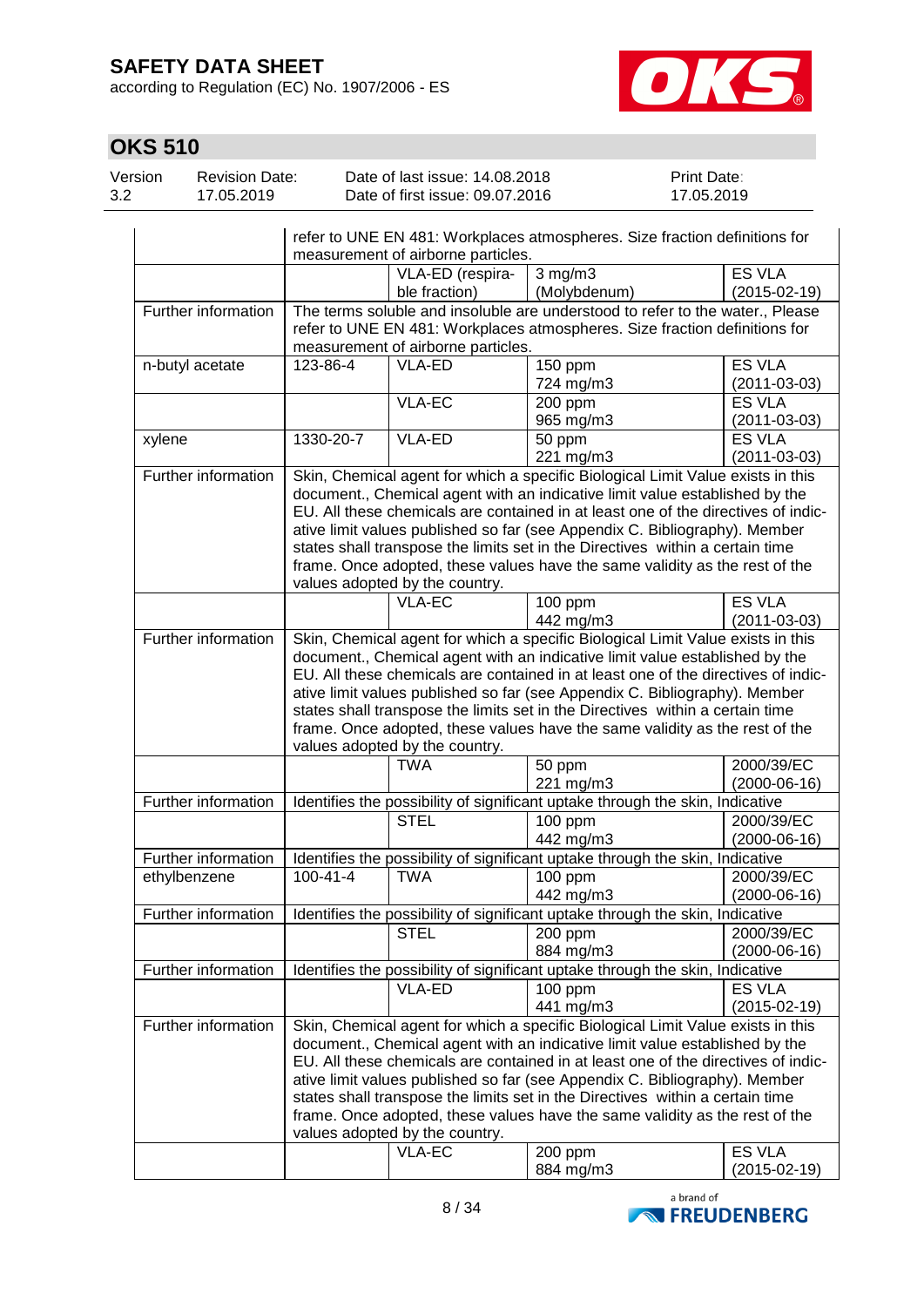according to Regulation (EC) No. 1907/2006 - ES



# **OKS 510**

| Version | Revision Date: | Date of last issue: 14.08.2018  | <b>Print Date:</b> |
|---------|----------------|---------------------------------|--------------------|
| 3.2     | 17.05.2019     | Date of first issue: 09.07.2016 | 17.05.2019         |

| Further information |               | values adopted by the country.               | Skin, Chemical agent for which a specific Biological Limit Value exists in this<br>document., Chemical agent with an indicative limit value established by the<br>EU. All these chemicals are contained in at least one of the directives of indic-<br>ative limit values published so far (see Appendix C. Bibliography). Member<br>states shall transpose the limits set in the Directives within a certain time<br>frame. Once adopted, these values have the same validity as the rest of the |                                     |
|---------------------|---------------|----------------------------------------------|---------------------------------------------------------------------------------------------------------------------------------------------------------------------------------------------------------------------------------------------------------------------------------------------------------------------------------------------------------------------------------------------------------------------------------------------------------------------------------------------------|-------------------------------------|
| butan-1-ol          | $71 - 36 - 3$ | VLA-EC                                       | 50 ppm<br>154 mg/m3                                                                                                                                                                                                                                                                                                                                                                                                                                                                               | <b>ES VLA</b><br>$(2014 - 01 - 01)$ |
|                     |               | VLA-ED                                       | 20 ppm<br>$61$ mg/m $3$                                                                                                                                                                                                                                                                                                                                                                                                                                                                           | <b>ES VLA</b><br>$(2014 - 01 - 01)$ |
| Graphite            | 7782-42-5     | VLA-ED (respira-<br>ble dust fraction)       | $2 \text{ mg/m}$                                                                                                                                                                                                                                                                                                                                                                                                                                                                                  | <b>ES VLA</b><br>$(2017 - 02 - 01)$ |
| Further information |               | tions for measurement of airborne particles. | Please refer to UNE EN 481: Workplaces atmospheres. Size fraction defini-                                                                                                                                                                                                                                                                                                                                                                                                                         |                                     |

### **Biological occupational exposure limits**

| Substance name | CAS-No.        | Control parameters                                                                       | Sampling time                  | <b>Basis</b>  |
|----------------|----------------|------------------------------------------------------------------------------------------|--------------------------------|---------------|
| xylene         | 1330-20-7      | methylhippuric<br>acids: $1.5$ g/g cre-<br>atinine<br>(Urine)                            | end of shift                   | ES VLB        |
|                |                | methylhippuric<br>acids: 1 g/g creati-<br>nine<br>(Urine)                                | End of workday                 | <b>ES VLB</b> |
| ethylbenzene   | $100 - 41 - 4$ | sum of mandelic<br>acid and phenyl-<br>glyoxilic acid: 700<br>mg/g Creatinine<br>(Urine) | At the end of the<br>work week | <b>ES VLB</b> |

### **Derived No Effect Level (DNEL) according to Regulation (EC) No. 1907/2006:**

| Substance name                                                                                      | End Use | Exposure routes | Potential health ef-<br>fects           | Value       |  |
|-----------------------------------------------------------------------------------------------------|---------|-----------------|-----------------------------------------|-------------|--|
| Naphtha (petroleum),<br>hydrotreated light;<br>Low boiling point hy-<br>drogen treated naph-<br>tha | Workers | Inhalation      | Long-term systemic<br>effects           | 1300 mg/m3  |  |
|                                                                                                     | Workers | Inhalation      | Long-term local ef-<br>fects            | 840 mg/m3   |  |
|                                                                                                     | Workers | Inhalation      | Acute local effects                     | 1100 mg/m3  |  |
| n-butyl acetate                                                                                     | Workers | Inhalation      | Long-term systemic<br>effects           | 300 mg/m3   |  |
|                                                                                                     | Workers | Inhalation      | Acute systemic ef-<br>fects             | 600 mg/m3   |  |
|                                                                                                     | Workers | Dermal          | Long-term local ef-<br>fects            | 11 $mg/cm2$ |  |
| xylene                                                                                              | Workers | Inhalation      | Long-term exposure,<br>Systemic effects | 77 mg/m3    |  |

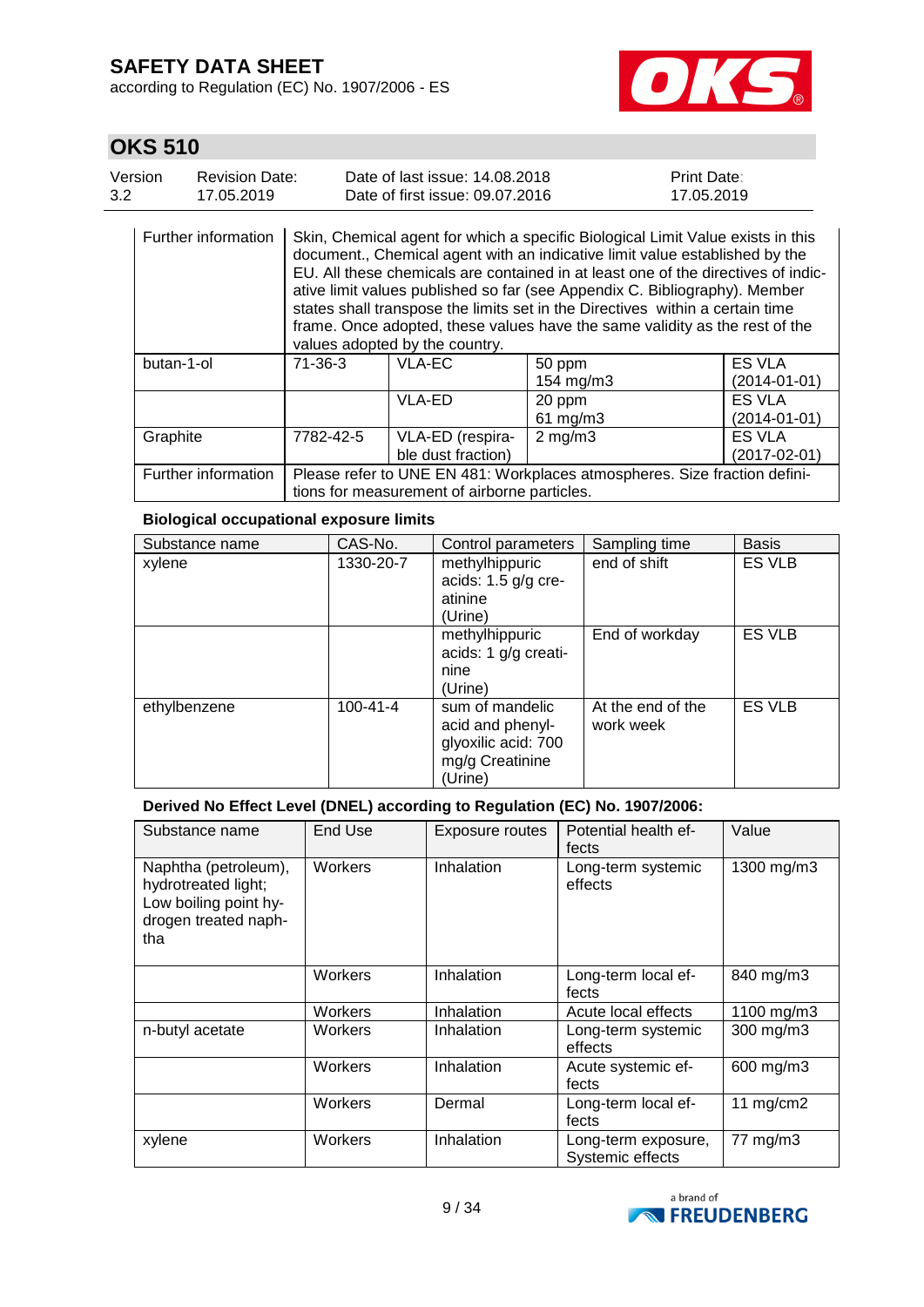according to Regulation (EC) No. 1907/2006 - ES



# **OKS 510**

Version 3.2

Revision Date: 17.05.2019

Date of last issue: 14.08.2018 Date of first issue: 09.07.2016 Print Date: 17.05.2019

|              | Workers   | Inhalation   | Short-term exposure,<br>Systemic effects | 289 mg/m3           |
|--------------|-----------|--------------|------------------------------------------|---------------------|
|              | Workers   | Skin contact | Long-term exposure,<br>Systemic effects  | 180 mg/kg           |
|              | Consumers | Inhalation   | Long-term exposure,<br>Systemic effects  | 14,8 mg/m3          |
|              | Consumers | Inhalation   | Short-term exposure,<br>Systemic effects | 174 mg/m3           |
|              | Consumers | Ingestion    | Long-term exposure,<br>Systemic effects  | $1,6$ mg/kg         |
| ethylbenzene | Workers   | Skin contact | Long-term systemic<br>effects            | 180 mg/kg<br>bw/day |
|              | Workers   | Inhalation   | Long-term systemic<br>effects            | 77 mg/m3            |
|              | Workers   | Inhalation   | Acute local effects                      | 293 mg/m3           |
| butan-1-ol   | Workers   | Inhalation   | Long-term local ef-<br>fects             | 310 mg/m3           |

**Predicted No Effect Concentration (PNEC) according to Regulation (EC) No. 1907/2006:**

| Substance name  | <b>Environmental Compartment</b>                          | Value                        |
|-----------------|-----------------------------------------------------------|------------------------------|
| n-butyl acetate | Fresh water                                               | $0,18$ mg/l                  |
|                 | Marine water                                              | 0,018 mg/l                   |
|                 | Microbiological Activity in Sewage Treat-<br>ment Systems | 35,6 mg/l                    |
|                 | Fresh water sediment                                      | 0,981 mg/kg                  |
|                 | Marine sediment                                           | 0,0981 mg/kg                 |
|                 | Soil                                                      | 0,09 mg/kg                   |
| xylene          | Fresh water                                               | $0,327$ mg/l                 |
|                 | Marine water                                              | 0,327 mg/l                   |
|                 | Fresh water sediment                                      | 12,46 mg/l                   |
|                 | Marine sediment                                           | 12,46 mg/l                   |
|                 | Soil                                                      | 2,31 mg/kg                   |
| ethylbenzene    | Fresh water                                               | $0,1$ mg/l                   |
|                 | Marine water                                              | $0,01$ mg/l                  |
|                 | Intermittent use/release                                  | $0,1$ mg/l                   |
|                 | Microbiological Activity in Sewage Treat-<br>ment Systems | $9,6$ mg/l                   |
|                 | Fresh water sediment                                      | 13,7 mg/kg                   |
|                 | Marine sediment                                           | 1,37 mg/kg                   |
|                 | Soil                                                      | 2,68 mg/kg                   |
|                 | Oral                                                      | 20 mg/kg                     |
| butan-1-ol      | Fresh water                                               | 0,082 mg/l                   |
|                 | Marine water                                              | 0,008 mg/l                   |
|                 | Intermittent use/release                                  | $2,25 \, \text{mg}/\text{l}$ |
|                 | Microbiological Activity in Sewage Treat-<br>ment Systems | 2476 mg/l                    |
|                 | Fresh water sediment                                      | $0,324$ mg/kg dry            |
|                 |                                                           | weight (d.w.)                |

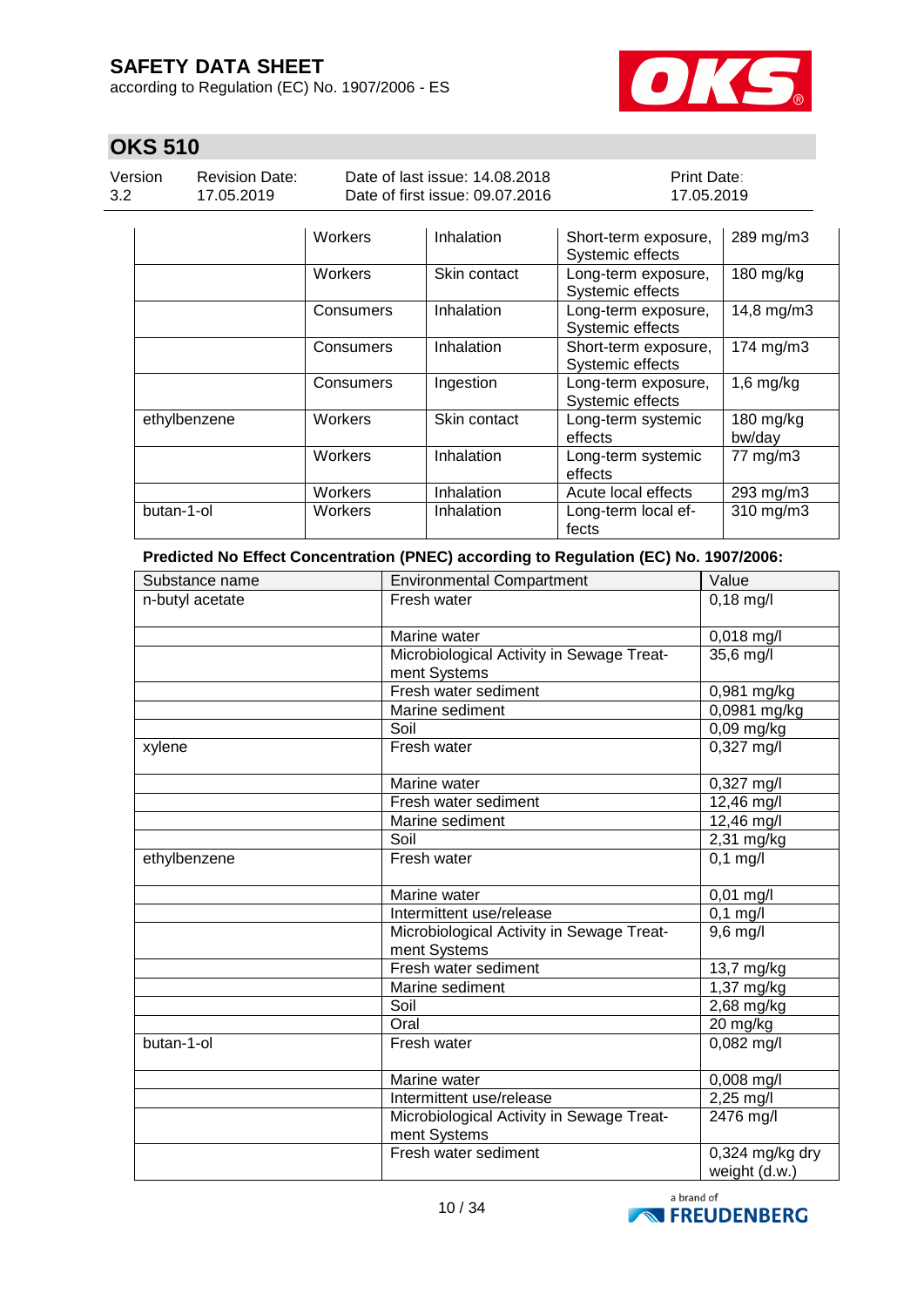according to Regulation (EC) No. 1907/2006 - ES



# **OKS 510**

| Version<br>3.2 | <b>Revision Date:</b><br>17.05.2019 | Date of last issue: 14,08,2018<br>Date of first issue: 09.07.2016 | Print Date:<br>17.05.2019                |
|----------------|-------------------------------------|-------------------------------------------------------------------|------------------------------------------|
|                |                                     | Marine sediment                                                   | $\vert$ 0,032 mg/kg dry<br>weight (d.w.) |
|                |                                     | Soil                                                              | 0,017 mg/kg dry<br>weight (d.w.)         |

#### **8.2 Exposure controls**

#### **Engineering measures**

Use only in an area equipped with explosion proof exhaust ventilation. Handle only in a place equipped with local exhaust (or other appropriate exhaust).

| Personal protective equipment                   |    |                                                                                                                                                                                                                                                                                                                                        |
|-------------------------------------------------|----|----------------------------------------------------------------------------------------------------------------------------------------------------------------------------------------------------------------------------------------------------------------------------------------------------------------------------------------|
| Eye protection                                  |    | Safety glasses with side-shields conforming to EN166                                                                                                                                                                                                                                                                                   |
| Hand protection<br>Material<br>Protective index |    | Fluorinated rubber<br>Class 1                                                                                                                                                                                                                                                                                                          |
| Remarks                                         |    | Wear protective gloves. The selected protective gloves have<br>to satisfy the specifications of Regulation (EU) 2016/425 and<br>the standard EN 374 derived from it. The break through time<br>depends amongst other things on the material, the thickness<br>and the type of glove and therefore has to be measured for<br>each case. |
| Respiratory protection                          | ÷. | Use respiratory protection unless adequate local exhaust<br>ventilation is provided or exposure assessment demonstrates<br>that exposures are within recommended exposure guidelines.                                                                                                                                                  |
| Filter type                                     |    | Recommended Filter type:                                                                                                                                                                                                                                                                                                               |
|                                                 |    | Organic gas and low boiling vapour type (AX)                                                                                                                                                                                                                                                                                           |
| Protective measures                             |    | The type of protective equipment must be selected according<br>to the concentration and amount of the dangerous substance<br>at the specific workplace.<br>Choose body protection in relation to its type, to the concen-<br>tration and amount of dangerous substances, and to the spe-<br>cific work-place.                          |

### **SECTION 9: Physical and chemical properties**

#### **9.1 Information on basic physical and chemical properties**

| Appearance      |    | $:$ liquid          |
|-----------------|----|---------------------|
| Colour          | t. | black               |
| Odour           |    | solvent-like        |
| Odour Threshold |    | : No data available |
|                 |    |                     |

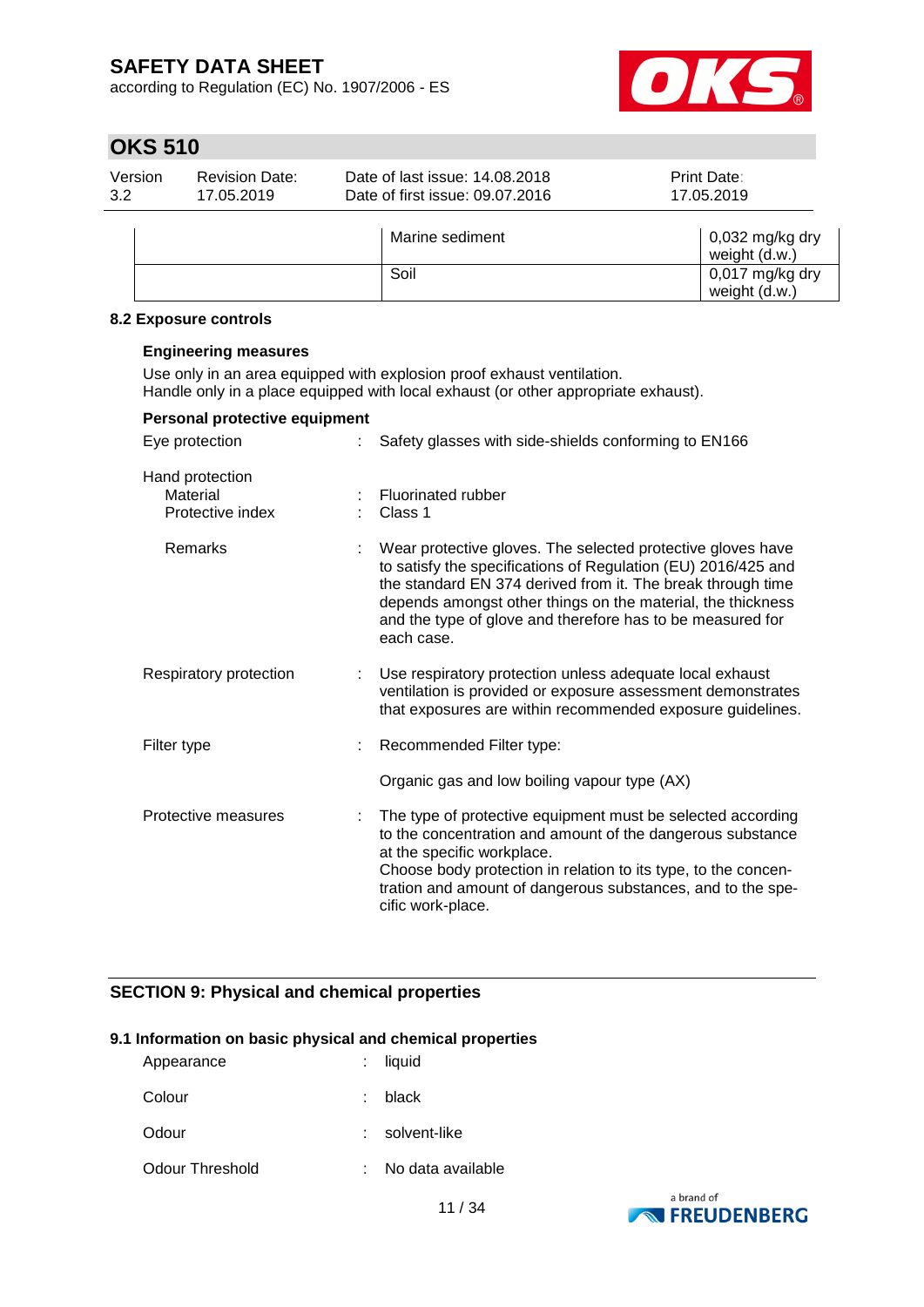according to Regulation (EC) No. 1907/2006 - ES



# **OKS 510**

| Version | Revision Date: | Date of last issue: 14.08.2018  | <b>Print Date:</b> |
|---------|----------------|---------------------------------|--------------------|
| 3.2     | 17.05.2019     | Date of first issue: 09.07.2016 | 17.05.2019         |

| pH                                         |                           | Not applicable                                 |
|--------------------------------------------|---------------------------|------------------------------------------------|
| Melting point/range                        | ÷                         | No data available                              |
| Boiling point/boiling range                | t.                        | 57 °C<br>(1.013 hPa)                           |
| Flash point                                | t.                        | $< -30,00$ °C<br>Method: DIN 51755, closed cup |
| Evaporation rate                           | ÷.                        | No data available                              |
| Flammability (solid, gas)                  | t.                        | Not applicable                                 |
| Upper explosion limit                      | t.                        | 10,4 %(V)                                      |
| Lower explosion limit                      |                           | $0,6\%$ (V)                                    |
| Vapour pressure                            |                           | 149 hPa (20 °C)                                |
| Relative vapour density                    |                           | No data available                              |
| Density                                    |                           | 0,98 g/cm3<br>(20 °C)                          |
| <b>Bulk density</b>                        |                           | No data available                              |
| Solubility(ies)<br>Water solubility        |                           | immiscible                                     |
| Solubility in other solvents               |                           | : No data available                            |
| Partition coefficient: n-<br>octanol/water |                           | No data available                              |
| Auto-ignition temperature                  | $\mathbb{Z}^{\mathbb{Z}}$ | No data available                              |
| Decomposition temperature                  | ÷.                        | No data available                              |
| Viscosity<br>Viscosity, dynamic            |                           | No data available                              |
| Viscosity, kinematic                       |                           | < 7 mm2/s (40 °C)                              |
| <b>Explosive properties</b>                |                           | Not explosive                                  |
| Oxidizing properties                       |                           | No data available                              |
|                                            |                           |                                                |

### **9.2 Other information**

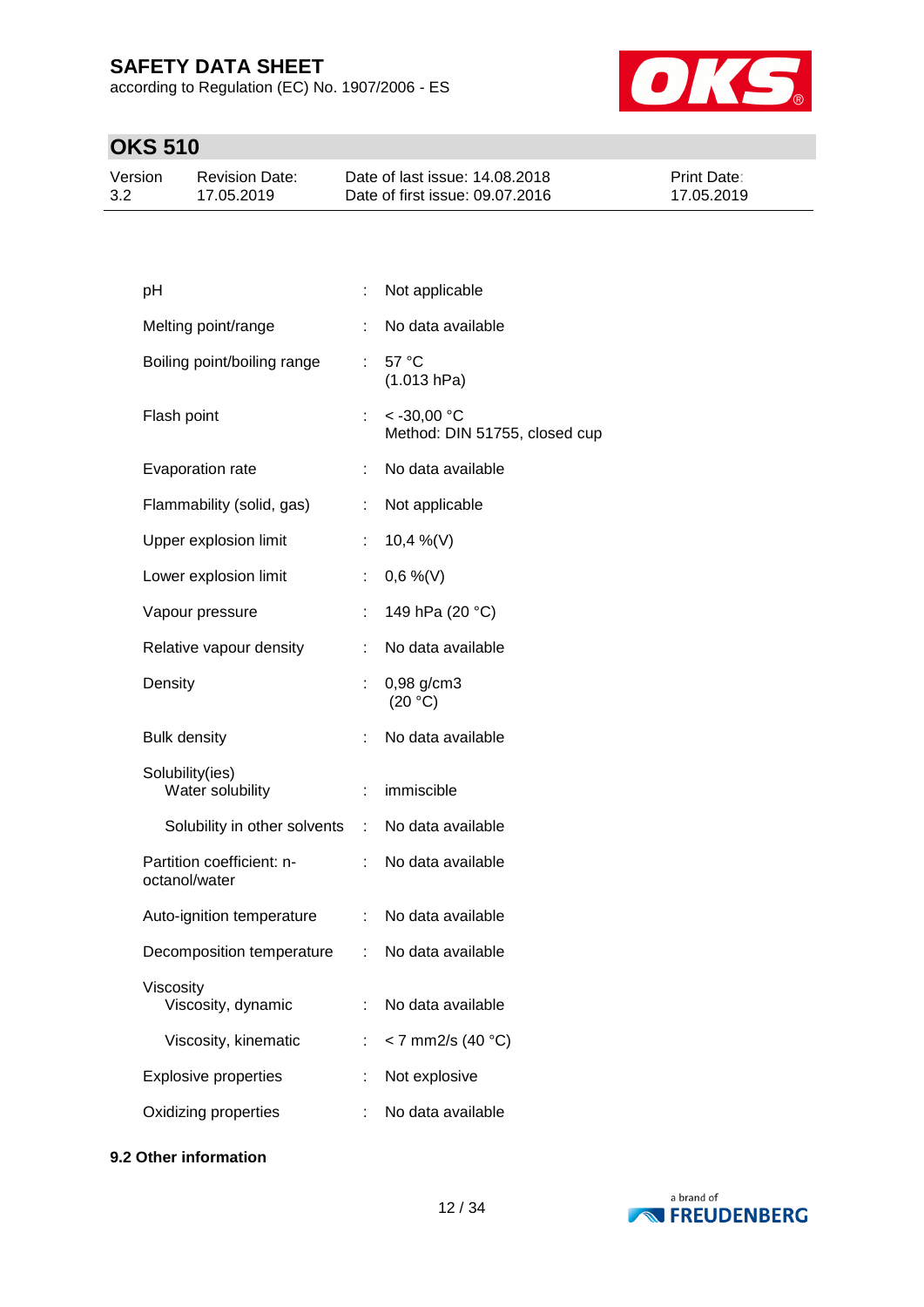according to Regulation (EC) No. 1907/2006 - ES



## **OKS 510**

| Version<br>3.2 | <b>Revision Date:</b><br>17.05.2019 |   | Date of last issue: 14,08,2018<br>Date of first issue: 09.07.2016 |  | Print Date:<br>17.05.2019 |  |
|----------------|-------------------------------------|---|-------------------------------------------------------------------|--|---------------------------|--|
|                | Sublimation point                   | ÷ | No data available                                                 |  |                           |  |
|                | Metal corrosion rate                |   | : Not corrosive to metals                                         |  |                           |  |
| Self-ignition  |                                     |   | No data available                                                 |  |                           |  |

### **SECTION 10: Stability and reactivity**

### **10.1 Reactivity**

No hazards to be specially mentioned.

#### **10.2 Chemical stability**

Stable under normal conditions.

| 10.3 Possibility of hazardous reactions |                                                             |
|-----------------------------------------|-------------------------------------------------------------|
| Hazardous reactions                     | No dangerous reaction known under conditions of normal use. |

#### **10.4 Conditions to avoid**

| Conditions to avoid | : Heat, flames and sparks.             |
|---------------------|----------------------------------------|
|                     | Strong sunlight for prolonged periods. |

### **10.5 Incompatible materials**

Materials to avoid : Oxidizing agents

### **10.6 Hazardous decomposition products**

No decomposition if stored and applied as directed.

### **SECTION 11: Toxicological information**

### **11.1 Information on toxicological effects**

| <b>Acute toxicity</b>                  |                                                                                                                   |
|----------------------------------------|-------------------------------------------------------------------------------------------------------------------|
| <b>Product:</b><br>Acute oral toxicity | $\therefore$ Acute toxicity estimate: $>$ 2.000 mg/kg<br>Method: Calculation method                               |
|                                        | Remarks: Effects due to ingestion may include:                                                                    |
|                                        | Symptoms: Central nervous system depression                                                                       |
| Acute inhalation toxicity<br>÷.        | Acute toxicity estimate: > 20 mg/l<br>Exposure time: 4 h<br>Test atmosphere: vapour<br>Method: Calculation method |

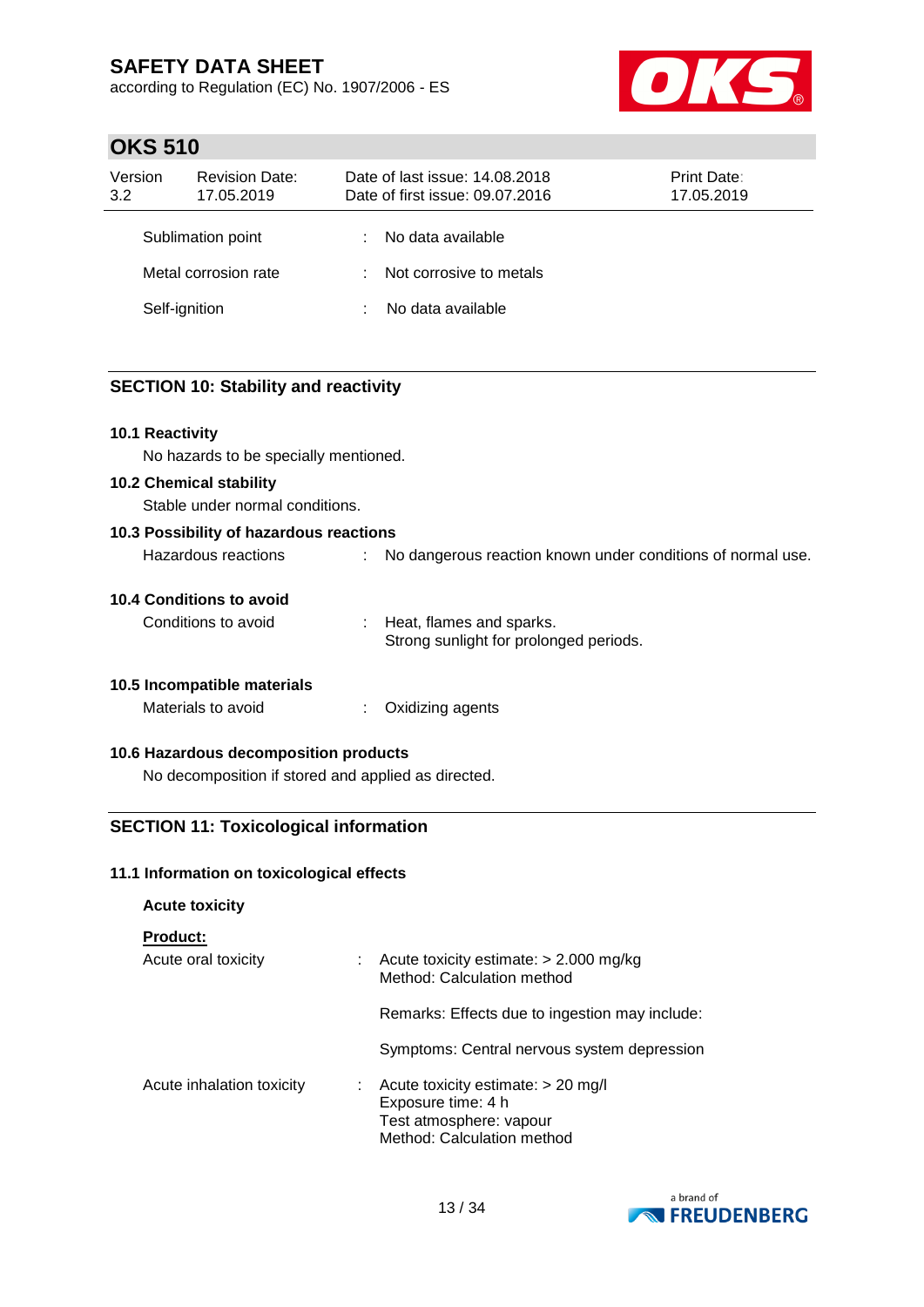according to Regulation (EC) No. 1907/2006 - ES



| <b>OKS 510</b> |                                     |                |                                                                                                                                                                                                    |                                  |
|----------------|-------------------------------------|----------------|----------------------------------------------------------------------------------------------------------------------------------------------------------------------------------------------------|----------------------------------|
| Version<br>3.2 | <b>Revision Date:</b><br>17.05.2019 |                | Date of last issue: 14.08.2018<br>Date of first issue: 09.07.2016                                                                                                                                  | <b>Print Date:</b><br>17.05.2019 |
|                |                                     |                | Remarks: Respiration of solvent vapour may cause dizziness.                                                                                                                                        |                                  |
|                |                                     |                | Symptoms: Inhalation may provoke the following symptoms:,<br>Local irritation, Respiratory disorders, Dizziness, Drowsiness,<br>Vomiting, Fatigue, Vertigo, Central nervous system depres-<br>sion |                                  |
|                | Acute dermal toxicity               | $\mathbb{Z}^n$ | Acute toxicity estimate: > 2.000 mg/kg<br>Method: Calculation method                                                                                                                               |                                  |
|                |                                     |                | Remarks: Harmful in contact with skin.                                                                                                                                                             |                                  |
|                |                                     |                | Symptoms: Redness, Local irritation                                                                                                                                                                |                                  |
|                | Components:                         |                |                                                                                                                                                                                                    |                                  |
|                |                                     |                | Naphtha (petroleum), hydrotreated light; Low boiling point hydrogen treated naphtha:                                                                                                               |                                  |
|                | Acute oral toxicity                 |                | LD50 (Rat): $> 5.000$ mg/kg<br>Method: OECD Test Guideline 401<br>GLP: yes                                                                                                                         |                                  |
|                | Acute inhalation toxicity           | $\mathbb{Z}^n$ | $LC50$ (Rat): $> 25,2$ mg/l<br>Exposure time: 4 h<br>Test atmosphere: vapour<br>Assessment: The substance or mixture has no acute inhala-<br>tion toxicity                                         |                                  |
|                | Acute dermal toxicity               |                | : LD50 (Rabbit): $> 2.000$ mg/kg<br>Method: OECD Test Guideline 402<br>GLP: yes<br>Assessment: The substance or mixture has no acute dermal<br>toxicity                                            |                                  |
|                |                                     |                | Hydrocarbons, C9-C10, n-alkanes, isoalkanes, cyclics, <2% aromatics:                                                                                                                               |                                  |
|                | Acute oral toxicity                 |                | LD50 Oral (Rat): > 5.000 mg/kg                                                                                                                                                                     |                                  |
| xylene:        |                                     |                |                                                                                                                                                                                                    |                                  |
|                | Acute oral toxicity                 |                | LD50 (Rat): 4.300 mg/kg                                                                                                                                                                            |                                  |
|                | Acute inhalation toxicity           | t.             | Assessment: The component/mixture is moderately toxic after<br>short term inhalation.                                                                                                              |                                  |
|                | Acute dermal toxicity               | ÷              | Assessment: The component/mixture is moderately toxic after<br>single contact with skin.                                                                                                           |                                  |
|                | ethylbenzene:                       |                |                                                                                                                                                                                                    |                                  |
|                | Acute oral toxicity                 |                | LD50 (Rat): 3.500 mg/kg                                                                                                                                                                            |                                  |
|                | Acute inhalation toxicity           | t.             | LC50 (Rat): 17,2 mg/l<br>Exposure time: 4 h                                                                                                                                                        |                                  |

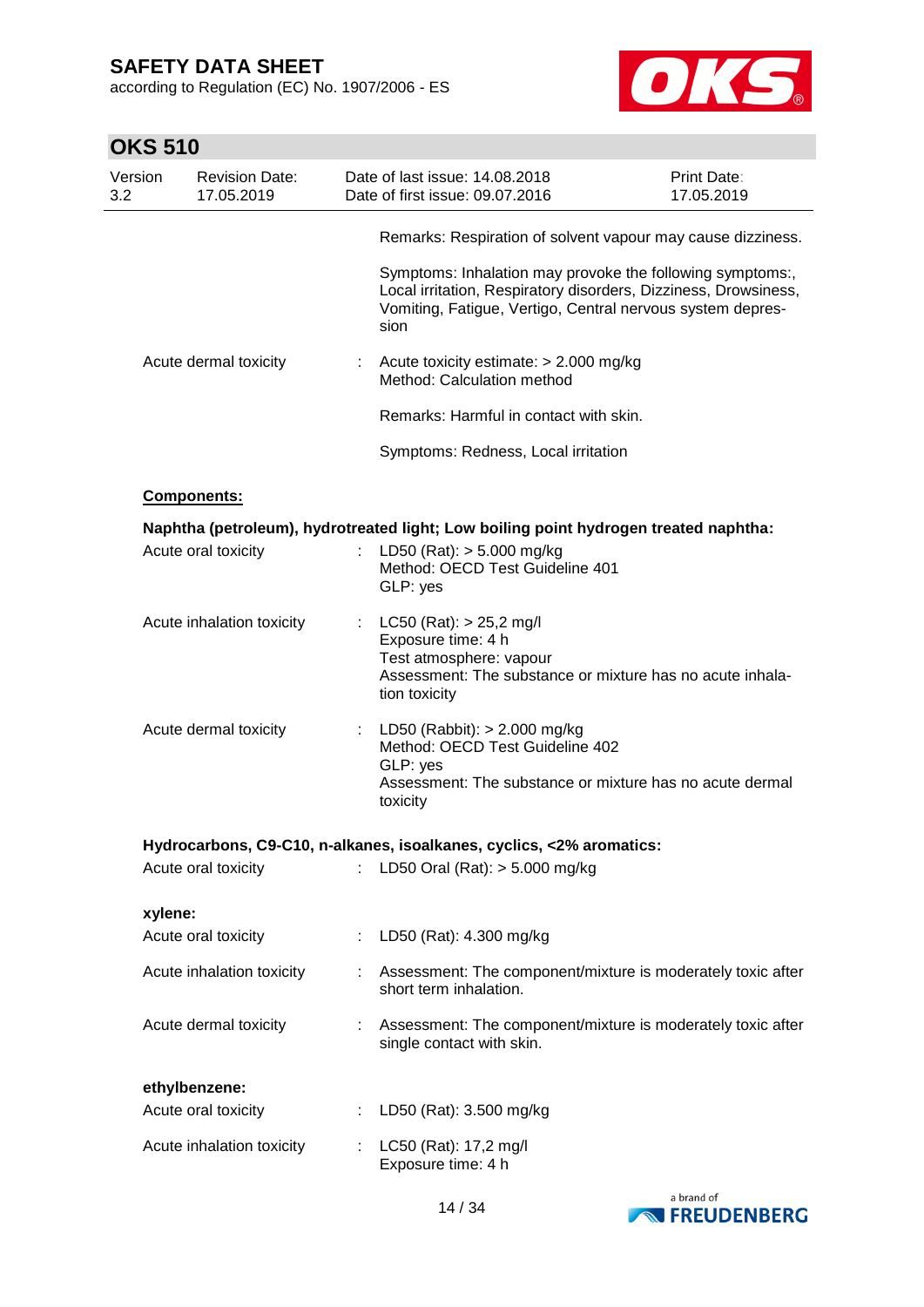according to Regulation (EC) No. 1907/2006 - ES



# **OKS 510**

| Version<br>3.2 | <b>Revision Date:</b><br>17.05.2019             | Date of last issue: 14.08.2018<br>Date of first issue: 09.07.2016                                                                                                                                       | Print Date:<br>17.05.2019 |
|----------------|-------------------------------------------------|---------------------------------------------------------------------------------------------------------------------------------------------------------------------------------------------------------|---------------------------|
|                |                                                 | Test atmosphere: vapour                                                                                                                                                                                 |                           |
|                | Acute dermal toxicity                           | : LD50 (Rabbit): 15.400 mg/kg                                                                                                                                                                           |                           |
|                | butan-1-ol:                                     |                                                                                                                                                                                                         |                           |
|                | Acute oral toxicity                             | : LD50 (Rat): 2.292 mg/kg<br>Method: OECD Test Guideline 401<br>Assessment: The component/mixture is moderately toxic after<br>single ingestion.                                                        |                           |
|                | Acute inhalation toxicity                       | $LC50$ (Rat): $> 17,76$ mg/l<br>Exposure time: 4 h<br>Test atmosphere: vapour<br>Method: OECD Test Guideline 403<br>Assessment: The substance or mixture has no acute inhala-<br>tion toxicity          |                           |
|                | Acute dermal toxicity                           | : LD50 (Rabbit): $3.430$ mg/kg<br>Method: OECD Test Guideline 402<br>GLP: yes                                                                                                                           |                           |
|                | molybdenum disulphide:                          |                                                                                                                                                                                                         |                           |
|                | Acute oral toxicity                             | : LD50 (Rat): $>$ 5.000 mg/kg                                                                                                                                                                           |                           |
|                | Acute dermal toxicity                           | : LD50 (Rat): $> 16.000$ mg/kg                                                                                                                                                                          |                           |
|                | n-butyl acetate:                                |                                                                                                                                                                                                         |                           |
|                | Acute oral toxicity                             | : LD50 (Rat): 10.768 mg/kg                                                                                                                                                                              |                           |
|                | Acute inhalation toxicity                       | $LC50$ (Rat): $> 21$ mg/l<br>Exposure time: 4 h<br>Test atmosphere: vapour<br>Method: OECD Test Guideline 403<br>GLP: yes<br>Assessment: The substance or mixture has no acute inhala-<br>tion toxicity |                           |
|                | Acute dermal toxicity                           | LD50 (Rabbit): > 17.600 mg/kg                                                                                                                                                                           |                           |
|                | <b>Skin corrosion/irritation</b>                |                                                                                                                                                                                                         |                           |
|                | <b>Product:</b><br>Remarks: Irritating to skin. |                                                                                                                                                                                                         |                           |

### **Components:**

### **Naphtha (petroleum), hydrotreated light; Low boiling point hydrogen treated naphtha:**

Species: Rabbit Assessment: Irritating to skin.

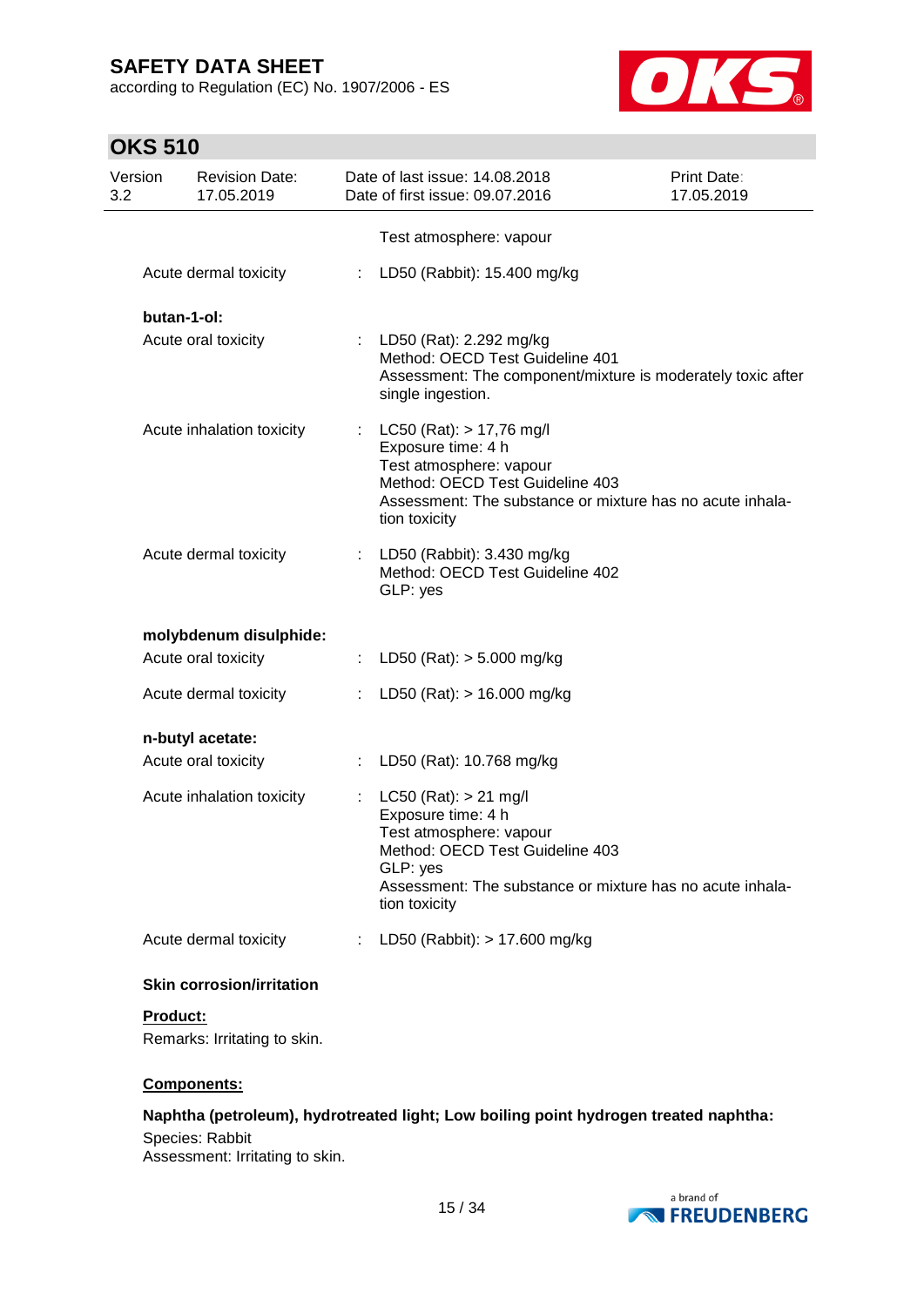according to Regulation (EC) No. 1907/2006 - ES



# **OKS 510**

| Version | <b>Revision Date:</b> | Date of last issue: 14,08,2018  | <b>Print Date:</b> |
|---------|-----------------------|---------------------------------|--------------------|
| 3.2     | 17.05.2019            | Date of first issue: 09.07.2016 | 17.05.2019         |

Method: OECD Test Guideline 404 Result: Irritating to skin. GLP: yes

#### **Hydrocarbons, C9-C10, n-alkanes, isoalkanes, cyclics, <2% aromatics:**

Result: Repeated exposure may cause skin dryness or cracking.

#### **xylene:**

Species: Rabbit Assessment: Irritating to skin. Result: Irritating to skin.

#### **ethylbenzene:**

Species: Rabbit Result: Mild skin irritation

#### **butan-1-ol:**

Species: Rabbit Assessment: Irritating to skin. Result: Irritating to skin.

### **molybdenum disulphide:**

Assessment: No skin irritation Result: No skin irritation

### **n-butyl acetate:**

Species: Rabbit Assessment: No skin irritation Method: OECD Test Guideline 404 Result: Repeated exposure may cause skin dryness or cracking.

#### **Serious eye damage/eye irritation**

#### **Product:**

Remarks: Risk of serious damage to eyes.

#### **Components:**

### **Naphtha (petroleum), hydrotreated light; Low boiling point hydrogen treated naphtha:**

Species: Rabbit Assessment: No eye irritation Method: OECD Test Guideline 405 Result: No eye irritation GLP: yes

#### **xylene:**

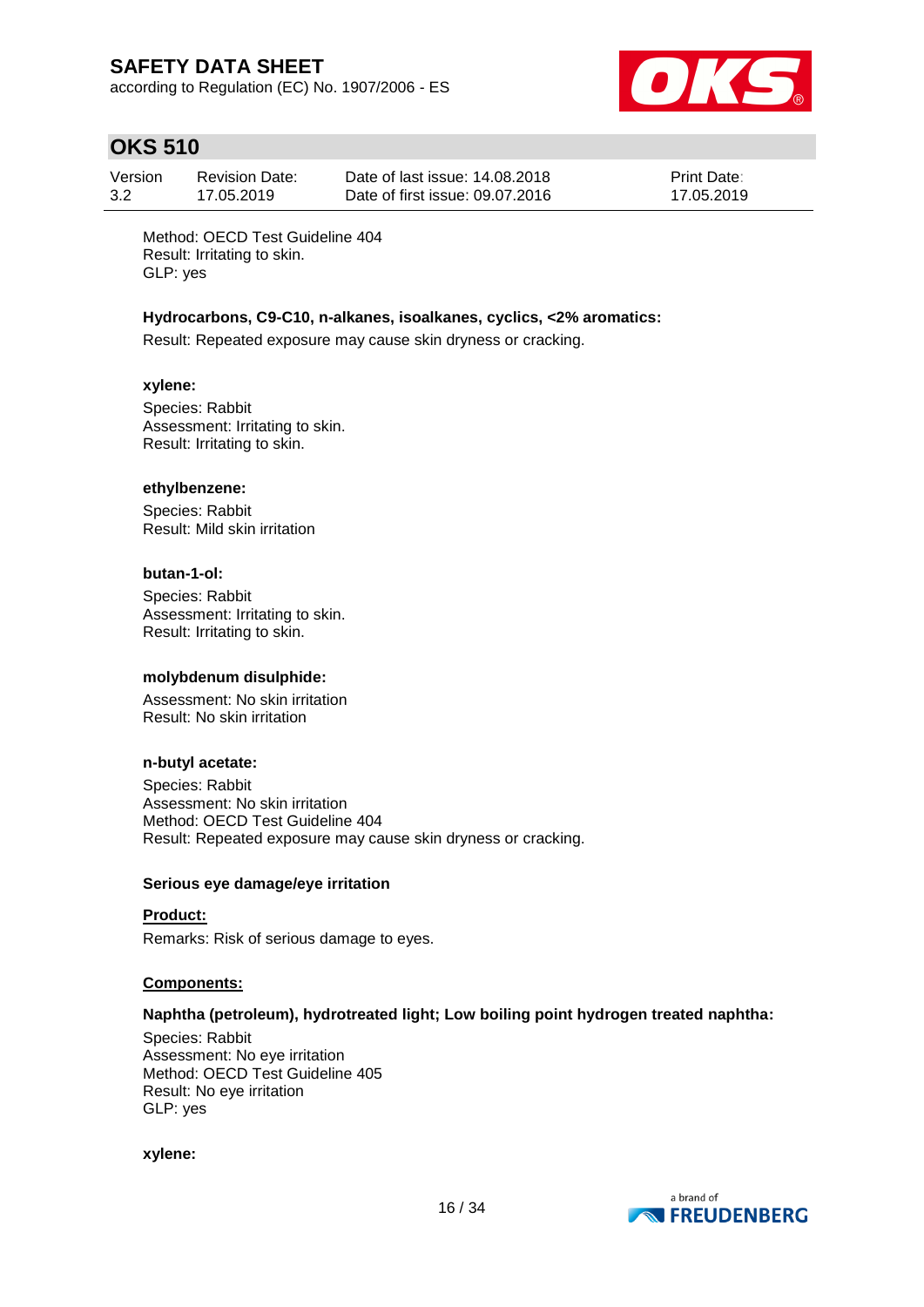according to Regulation (EC) No. 1907/2006 - ES



## **OKS 510**

| Version | <b>Revision Date:</b> | Date of last issue: 14.08.2018  | <b>Print Date:</b> |
|---------|-----------------------|---------------------------------|--------------------|
| 3.2     | 17.05.2019            | Date of first issue: 09.07.2016 | 17.05.2019         |

Species: Rabbit Assessment: Irritating to eyes. Result: Irritating to eyes.

### **ethylbenzene:**

Species: Rabbit Assessment: No eye irritation Result: No eye irritation

#### **butan-1-ol:**

Species: Rabbit Assessment: Risk of serious damage to eyes. Method: OECD Test Guideline 405 Result: Risk of serious damage to eyes. GLP: yes

#### **molybdenum disulphide:**

Assessment: No eye irritation Result: No eye irritation

#### **n-butyl acetate:**

Species: Rabbit Assessment: No eye irritation Method: OECD Test Guideline 405 Result: No eye irritation GLP: yes

#### **Respiratory or skin sensitisation**

### **Product:**

Remarks: This information is not available.

#### **Components:**

#### **Naphtha (petroleum), hydrotreated light; Low boiling point hydrogen treated naphtha:**

Test Type: Buehler Test Species: Guinea pig Assessment: Does not cause skin sensitisation. Method: OECD Test Guideline 406 Result: Does not cause skin sensitisation. GLP: yes

#### **xylene:**

Species: Mouse Assessment: Did not cause sensitisation on laboratory animals. Method: OECD Test Guideline 429 Result: Did not cause sensitisation on laboratory animals.

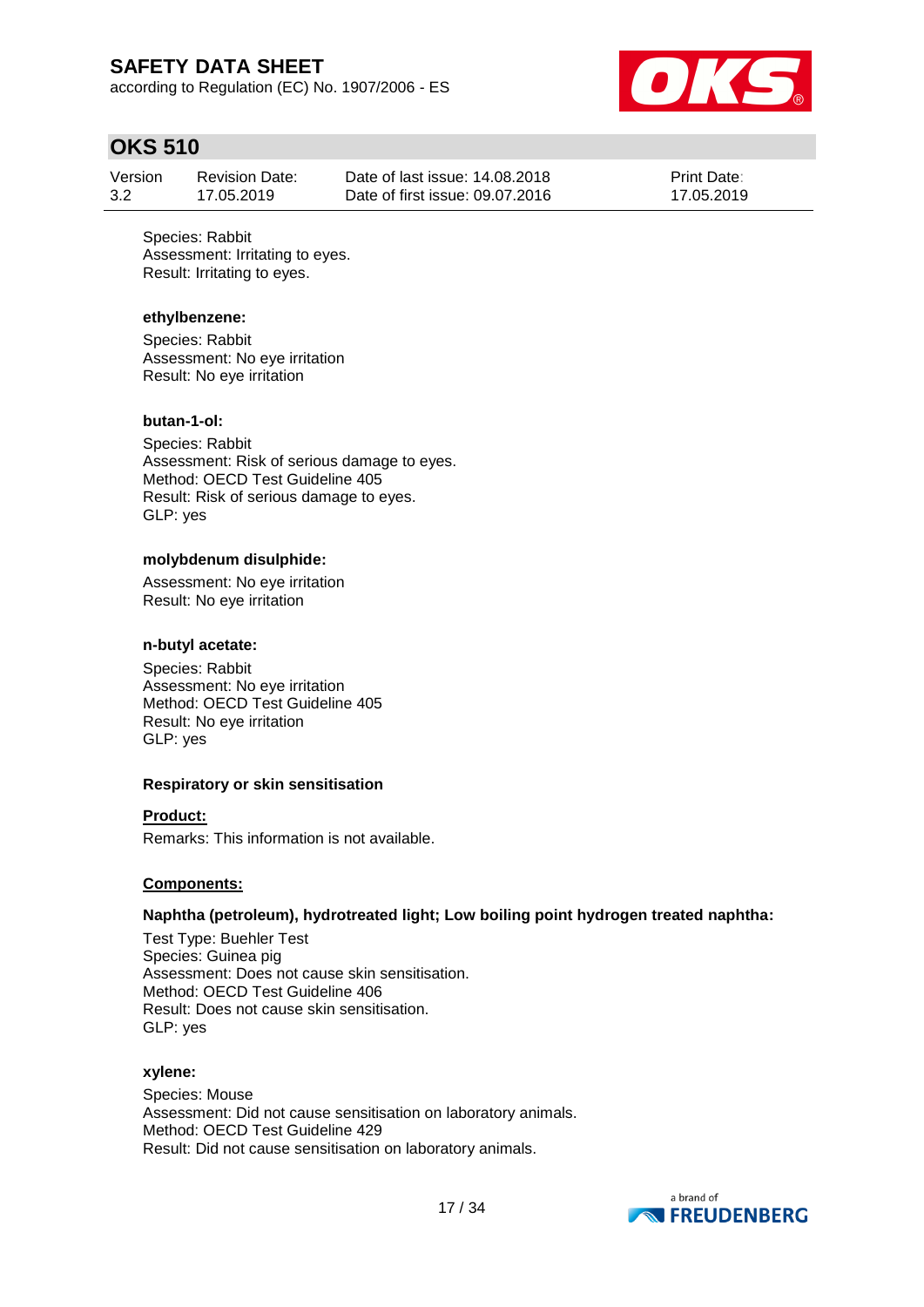according to Regulation (EC) No. 1907/2006 - ES



## **OKS 510**

| Version | <b>Revision Date:</b> | Date of last issue: 14.08.2018  | <b>Print Date:</b> |
|---------|-----------------------|---------------------------------|--------------------|
| 3.2     | 17.05.2019            | Date of first issue: 09.07.2016 | 17.05.2019         |

### **ethylbenzene:**

Assessment: Does not cause skin sensitisation. Result: Does not cause skin sensitisation.

### **butan-1-ol:**

Species: Mouse Assessment: Did not cause sensitisation on laboratory animals. Method: OECD Test Guideline 429 Result: Did not cause sensitisation on laboratory animals.

### **molybdenum disulphide:**

Assessment: Does not cause skin sensitisation. Result: Does not cause skin sensitisation.

### **n-butyl acetate:**

Test Type: Maximisation Test Exposure routes: Dermal Species: Guinea pig Assessment: Does not cause skin sensitisation. Method: OECD Test Guideline 406 Result: Does not cause skin sensitisation.

### **Germ cell mutagenicity**

|  | <b>Product:</b> |  |  |
|--|-----------------|--|--|
|  |                 |  |  |

| Genotoxicity in vitro | : Remarks: No data available |
|-----------------------|------------------------------|
|                       |                              |

Genotoxicity in vivo : Remarks: No data available

### **Components:**

**xylene:**

| ,                          |                                                            |
|----------------------------|------------------------------------------------------------|
| Germ cell mutagenicity-As- | Tests on bacterial or mammalian cell cultures did not show |
| sessment                   | mutagenic effects.                                         |
|                            |                                                            |

### **ethylbenzene:**

| Germ cell mutagenicity- As- | Tests on bacterial or mammalian cell cultures did not show |
|-----------------------------|------------------------------------------------------------|
| sessment                    | mutagenic effects.                                         |

### **molybdenum disulphide:**

| Germ cell mutagenicity- As- | Animal testing did not show any mutagenic effects. |  |
|-----------------------------|----------------------------------------------------|--|
| sessment                    |                                                    |  |

### **n-butyl acetate:**

| Genotoxicity in vitro | Test Type: Ames test |
|-----------------------|----------------------|
|-----------------------|----------------------|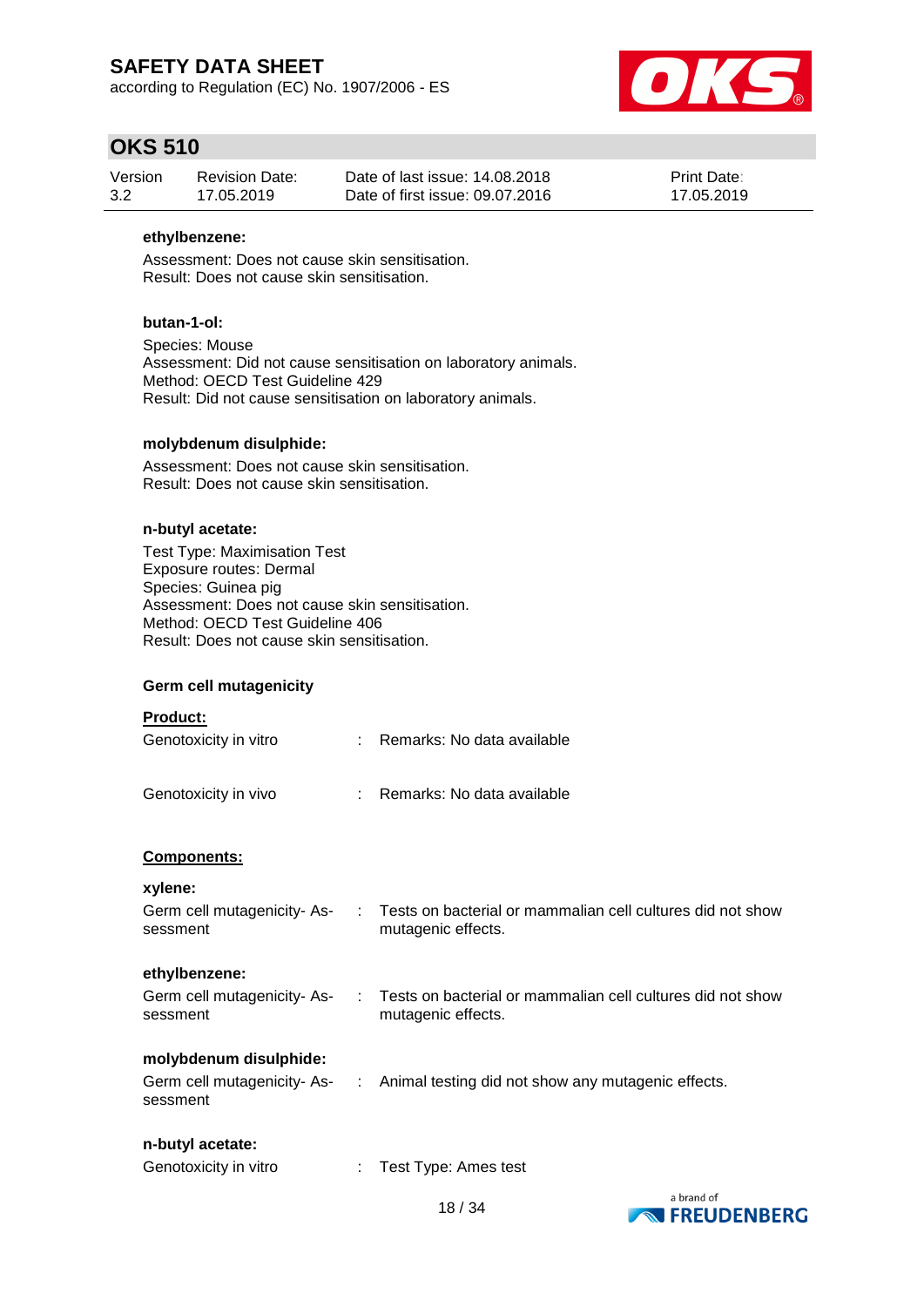according to Regulation (EC) No. 1907/2006 - ES



| Version<br>3.2 |                 | <b>Revision Date:</b><br>17.05.2019 |                       | Date of last issue: 14.08.2018<br>Date of first issue: 09.07.2016                                                                       | Print Date:<br>17.05.2019 |
|----------------|-----------------|-------------------------------------|-----------------------|-----------------------------------------------------------------------------------------------------------------------------------------|---------------------------|
|                |                 |                                     |                       | Species: Salmonella typhimurium<br>Method: OECD Test Guideline 471<br>Result: negative                                                  |                           |
|                |                 |                                     |                       | Test Type: Chromosome aberration test in vitro<br>Species: Chinese hamster cells<br>Method: OECD Test Guideline 473<br>Result: negative |                           |
|                |                 | Genotoxicity in vivo                |                       | Species: Mouse<br><b>Application Route: Oral</b><br>Method: OECD Test Guideline 474<br>Result: negative                                 |                           |
|                | sessment        | Germ cell mutagenicity-As-          | ÷                     | Tests on bacterial or mammalian cell cultures did not show<br>mutagenic effects., Animal testing did not show any mutagenic<br>effects. |                           |
|                |                 | Carcinogenicity                     |                       |                                                                                                                                         |                           |
|                | <b>Product:</b> | Remarks: No data available          |                       |                                                                                                                                         |                           |
|                |                 | Components:                         |                       |                                                                                                                                         |                           |
|                | xylene:         |                                     |                       |                                                                                                                                         |                           |
|                | ment            | Carcinogenicity - Assess-           | $\mathbb{R}^n$        | Not classifiable as a human carcinogen.                                                                                                 |                           |
|                |                 | ethylbenzene:                       |                       |                                                                                                                                         |                           |
|                | ment            | Carcinogenicity - Assess-           | ÷                     | Not classifiable as a human carcinogen.                                                                                                 |                           |
|                |                 | molybdenum disulphide:              |                       |                                                                                                                                         |                           |
|                | ment            | Carcinogenicity - Assess-           | $\mathbb{Z}^{\times}$ | No evidence of carcinogenicity in animal studies.                                                                                       |                           |
|                |                 | n-butyl acetate:                    |                       |                                                                                                                                         |                           |
|                | ment            | Carcinogenicity - Assess-           |                       | : Not classifiable as a human carcinogen.                                                                                               |                           |
|                |                 | <b>Reproductive toxicity</b>        |                       |                                                                                                                                         |                           |
|                | Product:        |                                     |                       |                                                                                                                                         |                           |
|                |                 | Effects on fertility                |                       | Remarks: No data available                                                                                                              |                           |
|                | ment            | Effects on foetal develop-          | ÷.                    | Remarks: No data available                                                                                                              |                           |

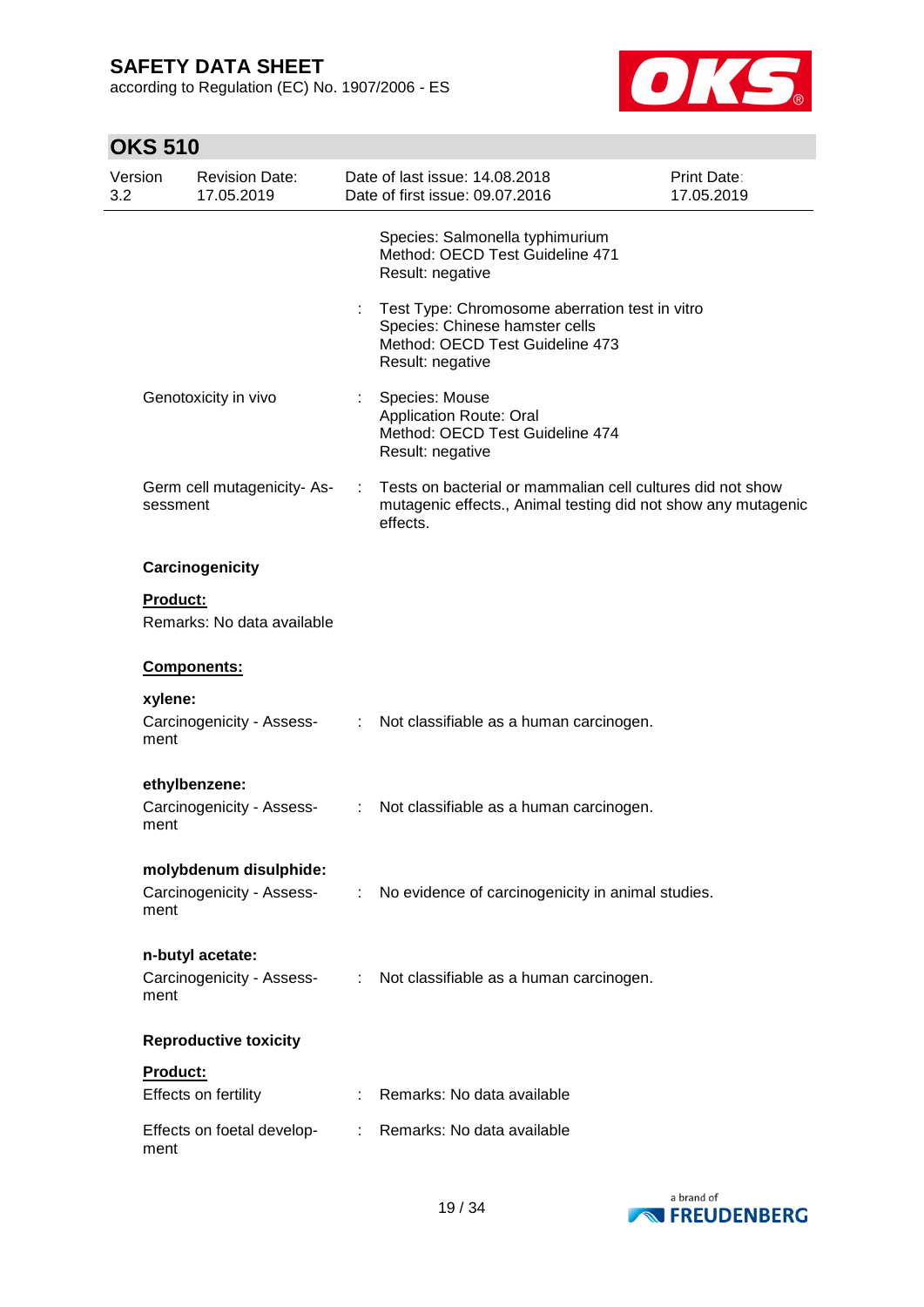according to Regulation (EC) No. 1907/2006 - ES



## **OKS 510**

| Version<br>3.2 | <b>Revision Date:</b><br>17.05.2019     | Date of last issue: 14,08,2018<br>Date of first issue: 09.07.2016                                                                                                                                                                                                                                                                                  | Print Date:<br>17.05.2019 |
|----------------|-----------------------------------------|----------------------------------------------------------------------------------------------------------------------------------------------------------------------------------------------------------------------------------------------------------------------------------------------------------------------------------------------------|---------------------------|
|                | <b>Components:</b>                      |                                                                                                                                                                                                                                                                                                                                                    |                           |
|                | xylene:                                 |                                                                                                                                                                                                                                                                                                                                                    |                           |
|                | Reproductive toxicity - As-<br>sessment | No toxicity to reproduction<br>$\mathbb{Z}^{\mathbb{Z}^n}$ .<br>No toxicity to reproduction                                                                                                                                                                                                                                                        |                           |
|                | ethylbenzene:                           |                                                                                                                                                                                                                                                                                                                                                    |                           |
|                | Reproductive toxicity - As-<br>sessment | No toxicity to reproduction<br>$\mathbb{R}^{\mathbb{Z}}$<br>No toxicity to reproduction                                                                                                                                                                                                                                                            |                           |
|                | n-butyl acetate:                        |                                                                                                                                                                                                                                                                                                                                                    |                           |
|                | <b>Effects on fertility</b>             | Test Type: Two-generation study<br>Species: Rat<br>Application Route: inhalation (vapour)<br>General Toxicity - Parent: NOAEC: 750 mg/l<br>General Toxicity F1: NOAEC: 750 mg/l<br>General Toxicity F2: NOAEC: 750 mg/l<br>Method: OECD Test Guideline 416<br>Result: Embryotoxic effects and adverse effects on the off-<br>spring were detected. |                           |
|                | Reproductive toxicity - As-<br>sessment | No evidence of adverse effects on sexual function and fertility,<br>or on development, based on animal experiments.<br>No toxicity to reproduction                                                                                                                                                                                                 |                           |

### **STOT - single exposure**

#### **Components:**

### **Naphtha (petroleum), hydrotreated light; Low boiling point hydrogen treated naphtha:**

Exposure routes: Inhalation Target Organs: Central nervous system Assessment: May cause drowsiness or dizziness.

#### **xylene:**

Exposure routes: Inhalation Target Organs: Respiratory system Assessment: The substance or mixture is classified as specific target organ toxicant, single exposure, category 3 with respiratory tract irritation.

#### **ethylbenzene:**

Assessment: The substance or mixture is not classified as specific target organ toxicant, single exposure.

#### **butan-1-ol:**

Exposure routes: Inhalation Target Organs: Respiratory system Assessment: The substance or mixture is classified as specific target organ toxicant, single exposure, category 3 with respiratory tract irritation.

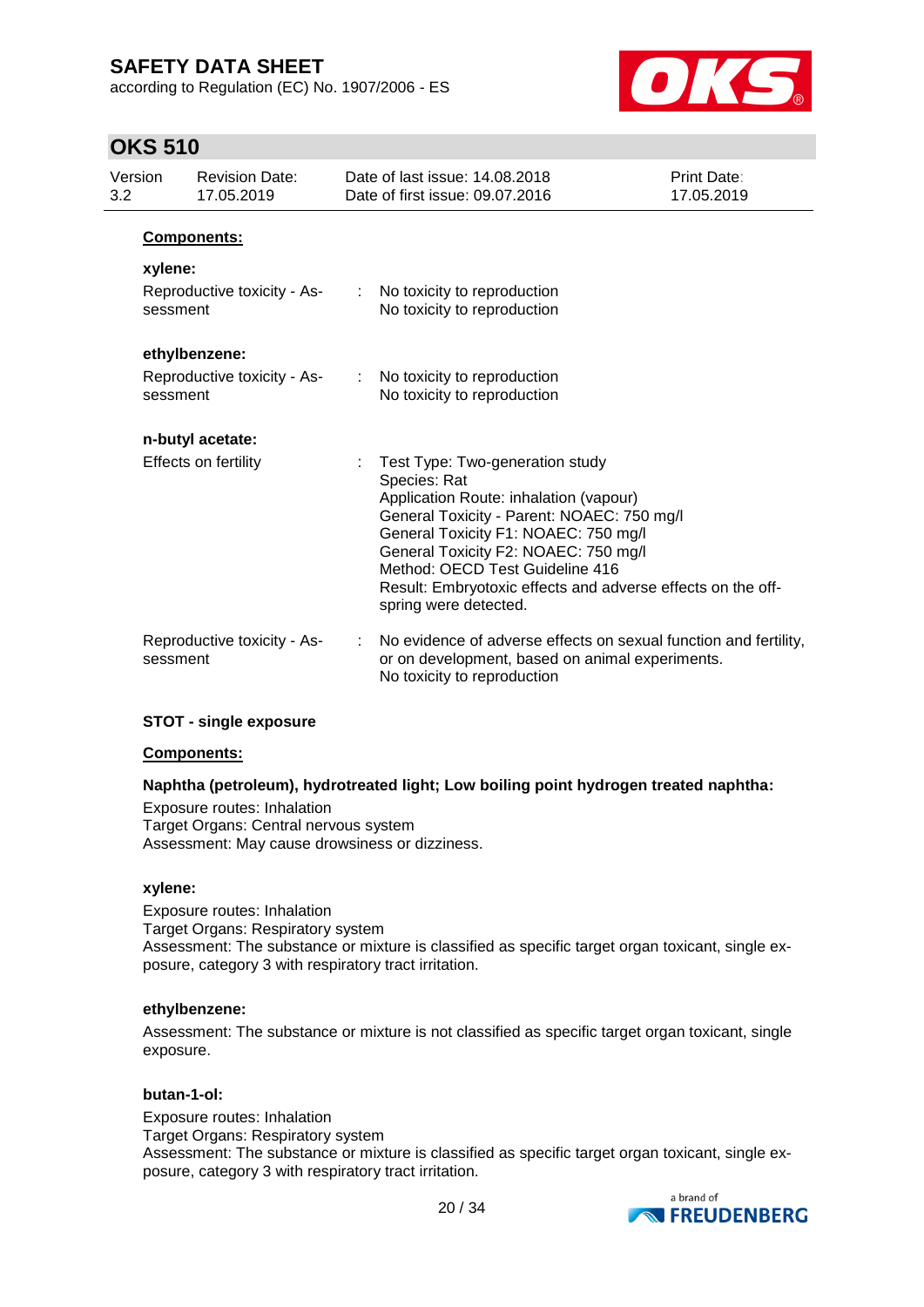according to Regulation (EC) No. 1907/2006 - ES



## **OKS 510**

| Version | <b>Revision Date:</b> | Date of last issue: 14.08.2018  | <b>Print Date:</b> |
|---------|-----------------------|---------------------------------|--------------------|
| 3.2     | 17.05.2019            | Date of first issue: 09.07.2016 | 17.05.2019         |

Exposure routes: Inhalation

Target Organs: Central nervous system

Assessment: The substance or mixture is classified as specific target organ toxicant, single exposure, category 3 with narcotic effects.

### **molybdenum disulphide:**

Assessment: The substance or mixture is not classified as specific target organ toxicant, single exposure.

### **n-butyl acetate:**

Exposure routes: Inhalation Target Organs: Central nervous system Assessment: The substance or mixture is classified as specific target organ toxicant, single exposure, category 3 with narcotic effects.

### **STOT - repeated exposure**

### **Components:**

#### **xylene:**

Exposure routes: Inhalation Target Organs: Central nervous system Assessment: The substance or mixture is classified as specific target organ toxicant, repeated exposure, category 2.

Exposure routes: Ingestion Target Organs: Liver, Kidney Assessment: The substance or mixture is classified as specific target organ toxicant, repeated exposure, category 2.

### **ethylbenzene:**

Exposure routes: Inhalation Target Organs: hearing organs Assessment: The substance or mixture is classified as specific target organ toxicant, repeated exposure, category 2.

#### **butan-1-ol:**

Assessment: The substance or mixture is not classified as specific target organ toxicant, repeated exposure.

### **molybdenum disulphide:**

Assessment: The substance or mixture is not classified as specific target organ toxicant, repeated exposure.

### **n-butyl acetate:**

Assessment: The substance or mixture is not classified as specific target organ toxicant, repeated exposure.

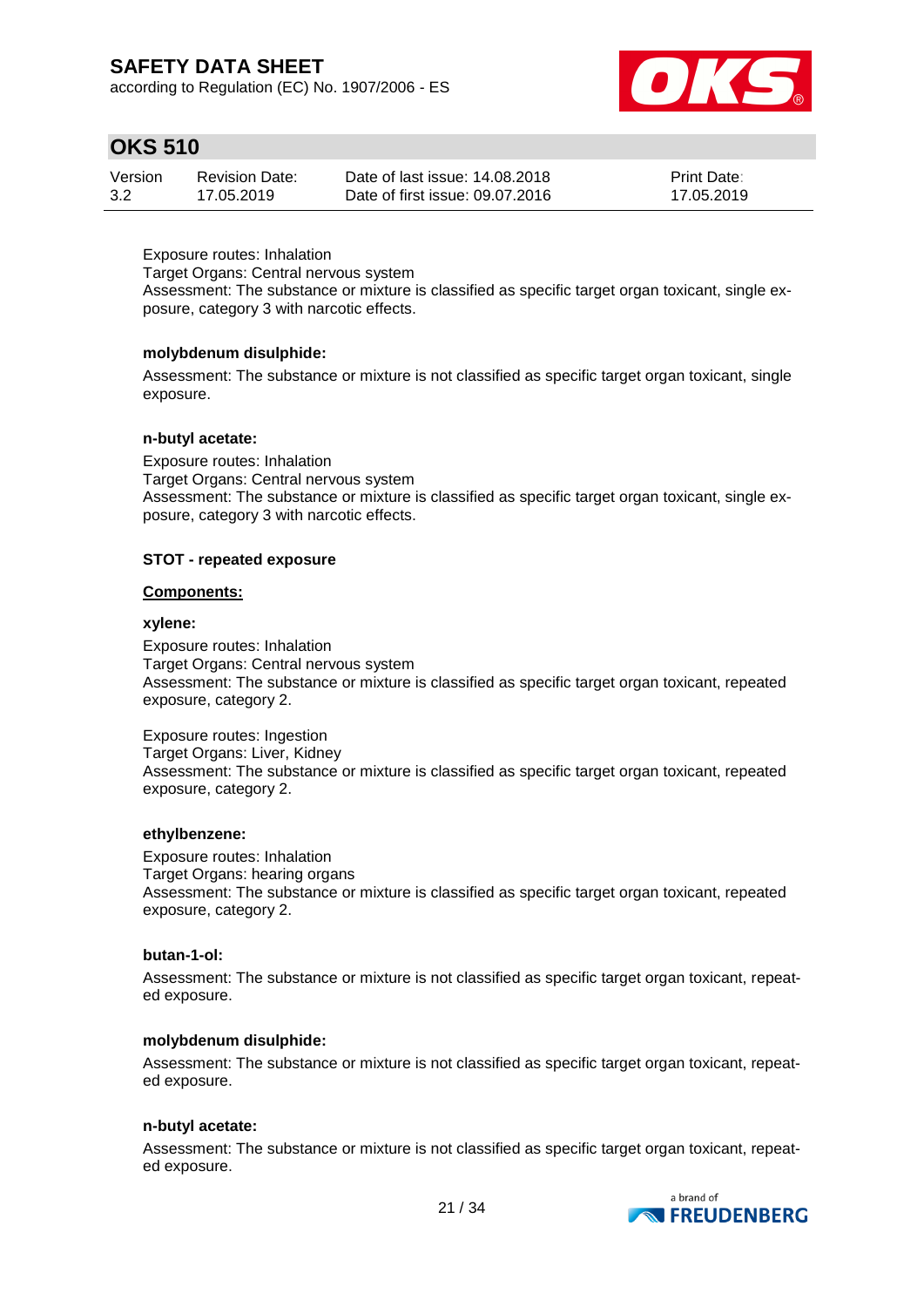according to Regulation (EC) No. 1907/2006 - ES



# **OKS 510**

| Version | Revision Date: | Date of last issue: 14,08,2018  | <b>Print Date:</b> |
|---------|----------------|---------------------------------|--------------------|
| 3.2     | 17.05.2019     | Date of first issue: 09.07.2016 | 17.05.2019         |

### **Repeated dose toxicity**

### **Product:**

Remarks: This information is not available.

### **Components:**

#### **n-butyl acetate:**

Species: Rat NOAEL: 125 mg/kg Application Route: Oral

### **Aspiration toxicity**

**Product:** May be fatal if swallowed and enters airways.

#### **Components:**

**Naphtha (petroleum), hydrotreated light; Low boiling point hydrogen treated naphtha:** May be fatal if swallowed and enters airways.

### **Hydrocarbons, C9-C10, n-alkanes, isoalkanes, cyclics, <2% aromatics:**

May be fatal if swallowed and enters airways.

#### **xylene:**

May be fatal if swallowed and enters airways.

#### **ethylbenzene:**

May be fatal if swallowed and enters airways.

### **butan-1-ol:**

No aspiration toxicity classification

**n-butyl acetate:** No aspiration toxicity classification

### **Further information**

### **Product:**

Remarks: Ingestion causes irritation of upper respiratory system and gastrointestinal disturbance.

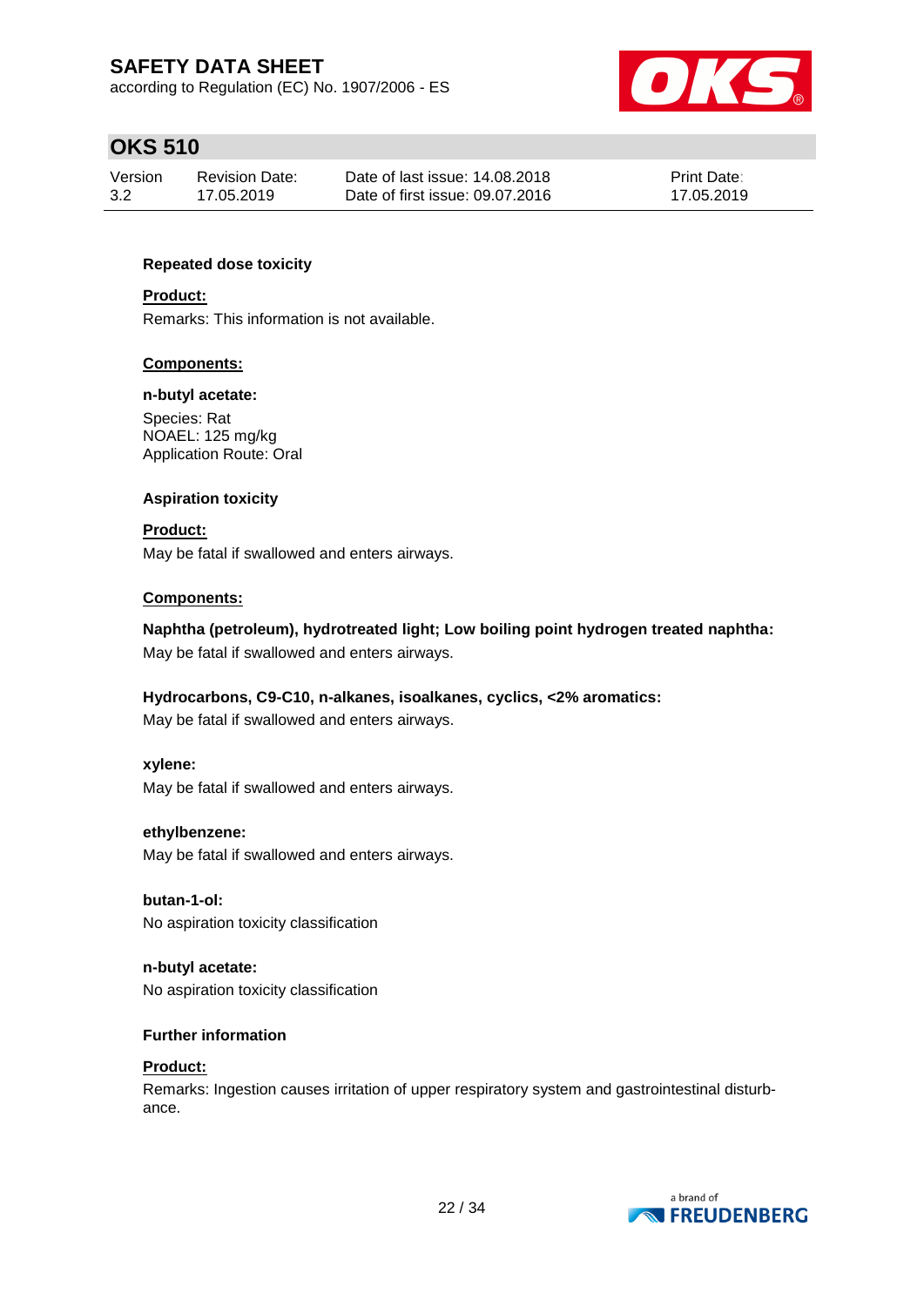according to Regulation (EC) No. 1907/2006 - ES



## **OKS 510**

| Version | Revision Date: | Date of last issue: 14.08.2018  | <b>Print Date:</b> |
|---------|----------------|---------------------------------|--------------------|
| 3.2     | 17.05.2019     | Date of first issue: 09.07.2016 | 17.05.2019         |

### **Components:**

### **molybdenum disulphide:**

Remarks: Information given is based on data on the components and the toxicology of similar products.

### **SECTION 12: Ecological information**

### **12.1 Toxicity**

| <b>Product:</b>                                                         |    |                                                                                                                                                          |
|-------------------------------------------------------------------------|----|----------------------------------------------------------------------------------------------------------------------------------------------------------|
| Toxicity to fish                                                        |    | Remarks: Toxic to aquatic organisms, may cause long-term<br>adverse effects in the aquatic environment.                                                  |
| Toxicity to daphnia and other :<br>aquatic invertebrates                |    | Remarks: No data available                                                                                                                               |
| Toxicity to algae                                                       |    | Remarks: No data available                                                                                                                               |
| Toxicity to microorganisms                                              |    | Remarks: No data available                                                                                                                               |
| Components:                                                             |    |                                                                                                                                                          |
|                                                                         |    | Naphtha (petroleum), hydrotreated light; Low boiling point hydrogen treated naphtha:                                                                     |
| Toxicity to fish                                                        | ÷. | LC50 (Oncorhynchus mykiss (rainbow trout)): 10 mg/l<br>Exposure time: 96 h<br>Test Type: semi-static test<br>Method: OECD Test Guideline 203<br>GLP: yes |
| Toxicity to daphnia and other<br>aquatic invertebrates                  | ÷. | EC50 (Daphnia magna (Water flea)): 4,5 mg/l<br>Exposure time: 48 h<br>Test Type: static test<br>Method: OECD Test Guideline 202                          |
| Toxicity to algae                                                       | ÷  | EC50 (Pseudokirchneriella subcapitata (green algae)): 3,1<br>mg/l<br>Exposure time: 72 h<br>Test Type: static test                                       |
| <b>Ecotoxicology Assessment</b><br>Short-term (acute) aquatic<br>hazard |    | Toxic to aquatic life.                                                                                                                                   |
| Long-term (chronic) aquatic<br>hazard                                   | ÷. | Toxic to aquatic life with long lasting effects.                                                                                                         |

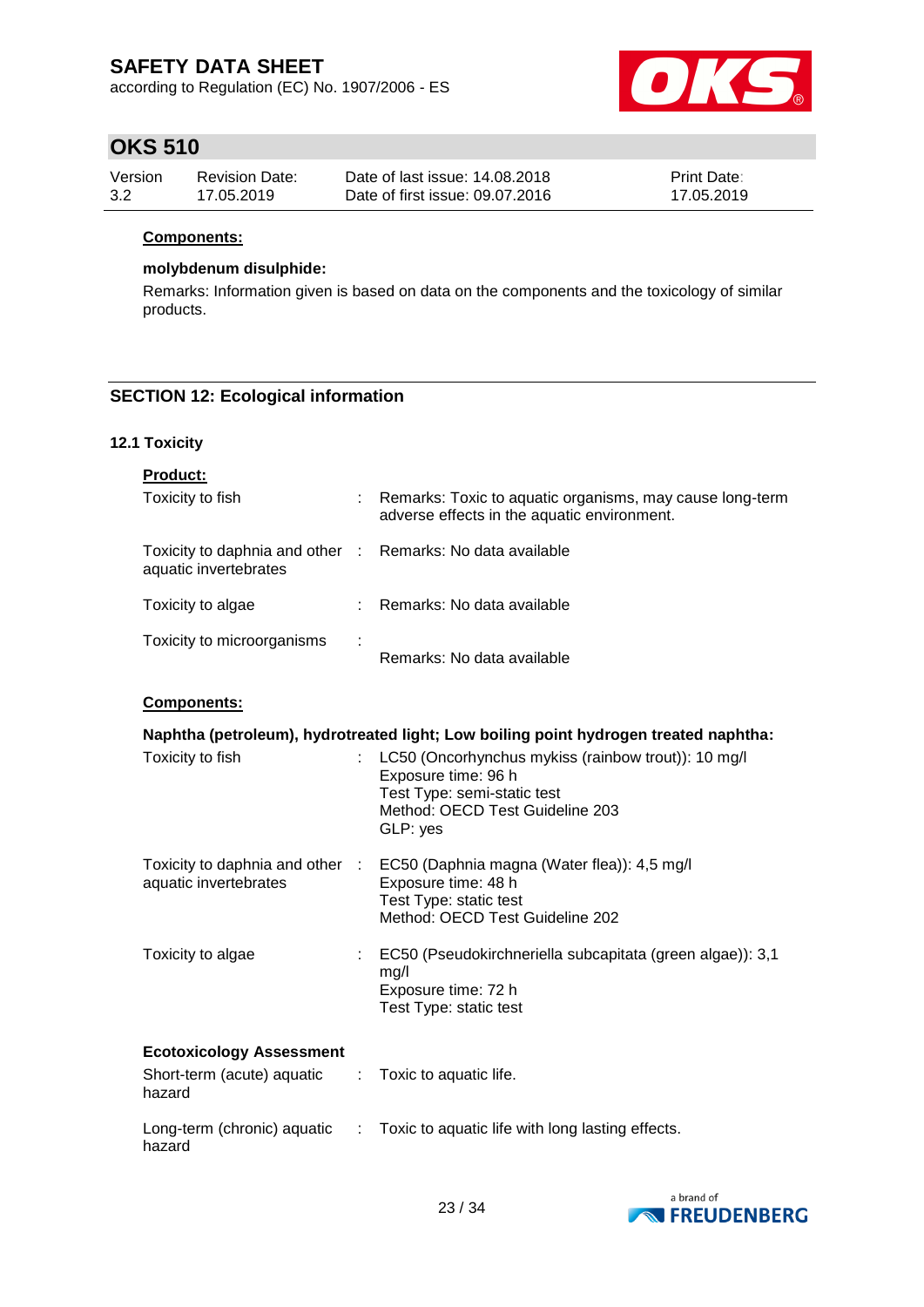according to Regulation (EC) No. 1907/2006 - ES



| Version<br>3.2 | <b>Revision Date:</b><br>17.05.2019                                                              |                            | Date of last issue: 14.08.2018<br>Date of first issue: 09.07.2016                                                                                                 | <b>Print Date:</b><br>17.05.2019 |
|----------------|--------------------------------------------------------------------------------------------------|----------------------------|-------------------------------------------------------------------------------------------------------------------------------------------------------------------|----------------------------------|
|                |                                                                                                  |                            | Hydrocarbons, C9-C10, n-alkanes, isoalkanes, cyclics, <2% aromatics:                                                                                              |                                  |
|                | <b>Ecotoxicology Assessment</b>                                                                  |                            |                                                                                                                                                                   |                                  |
|                | hazard                                                                                           |                            | Long-term (chronic) aquatic : Harmful to aquatic life with long lasting effects.                                                                                  |                                  |
|                | xylene:                                                                                          |                            |                                                                                                                                                                   |                                  |
|                | Toxicity to fish                                                                                 |                            | : LC50 (Oncorhynchus mykiss (rainbow trout)): 2,6 mg/l<br>Exposure time: 96 h<br>Test Type: static test<br>Method: OECD Test Guideline 203                        |                                  |
|                | aquatic invertebrates                                                                            |                            | Toxicity to daphnia and other : EC50 (Daphnia magna (Water flea)): 3,82 mg/l<br>Exposure time: 48 h<br>Test Type: flow-through test                               |                                  |
|                | Toxicity to algae                                                                                |                            | EC50 (Pseudokirchneriella subcapitata (green algae)): 2,2<br>mg/l<br>Exposure time: 72 h<br>Test Type: static test<br>Method: OECD Test Guideline 201<br>GLP: yes |                                  |
|                | Toxicity to microorganisms                                                                       | $\mathcal{L}^{\text{max}}$ | EC50 (activated sludge): > 157 mg/l<br>Exposure time: 3 h<br>Test Type: Respiration inhibition<br>Method: OECD Test Guideline 209<br>GLP:                         |                                  |
|                | Toxicity to fish (Chronic tox-<br>icity)                                                         | ÷                          | $NOEC:$ > 1,3 mg/l<br>Exposure time: 56 d<br>Species: Oncorhynchus mykiss (rainbow trout)<br>Test Type: flow-through test                                         |                                  |
|                | Toxicity to daphnia and other : EC50: 2,90 mg/l<br>aquatic invertebrates (Chron-<br>ic toxicity) |                            | Exposure time: 21 d<br>Species: Daphnia magna (Water flea)<br>Test Type: static test<br>Method: OECD Test Guideline 211<br>GLP: yes                               |                                  |
|                | ethylbenzene:                                                                                    |                            |                                                                                                                                                                   |                                  |
|                | Toxicity to fish                                                                                 |                            | : LC50 (Oncorhynchus mykiss (rainbow trout)): 4,2 mg/l<br>Exposure time: 96 h<br>Test Type: semi-static test<br>Method: OECD Test Guideline 203                   |                                  |
|                | Toxicity to daphnia and other :<br>aquatic invertebrates                                         |                            | EC50 (Daphnia magna (Water flea)): 2,4 mg/l<br>Exposure time: 48 h<br>Test Type: static test                                                                      |                                  |

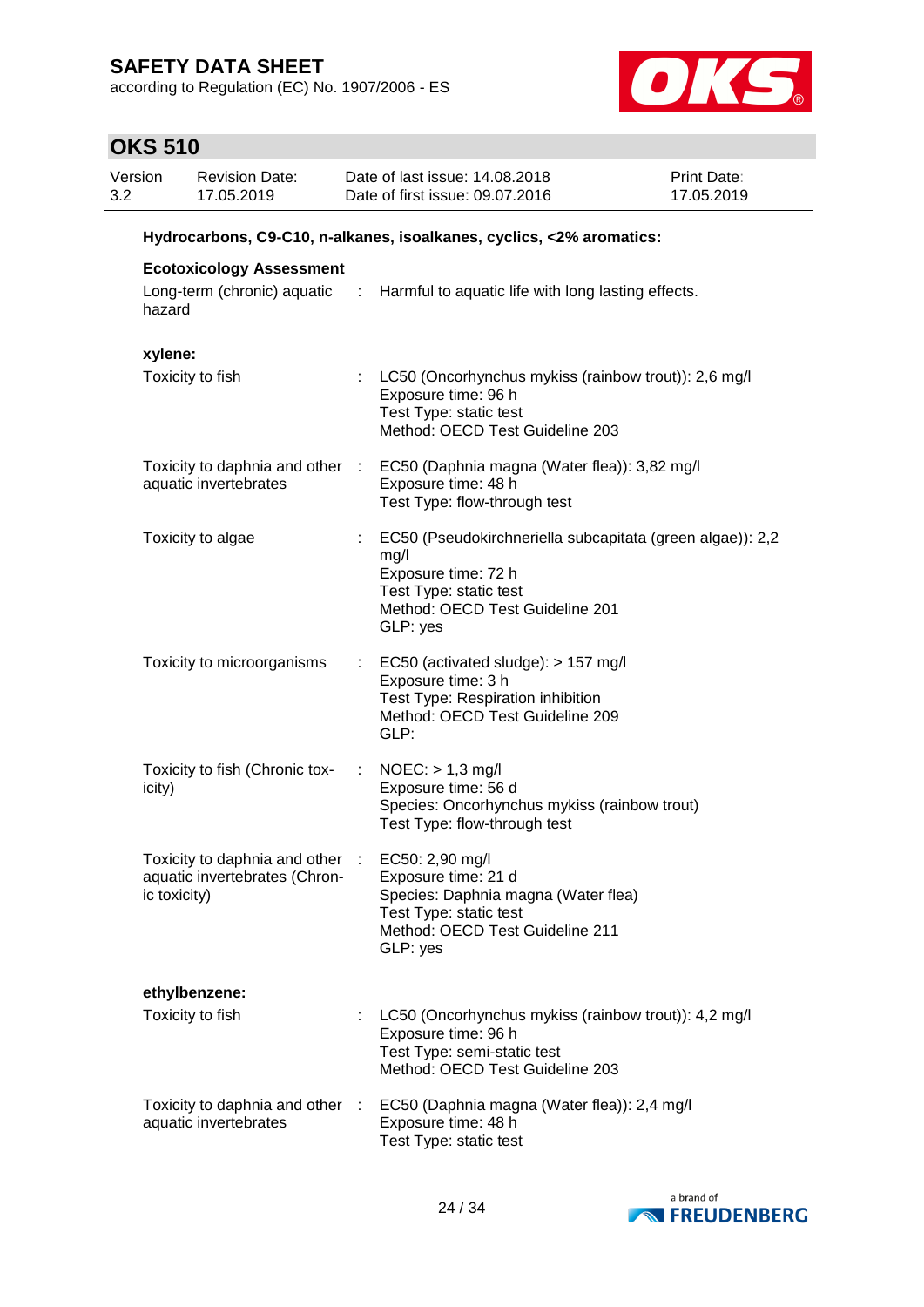according to Regulation (EC) No. 1907/2006 - ES



| Version<br>3.2 |                  | <b>Revision Date:</b><br>17.05.2019                            |                | Date of last issue: 14.08.2018<br>Date of first issue: 09.07.2016                                                                                                 | <b>Print Date:</b><br>17.05.2019 |
|----------------|------------------|----------------------------------------------------------------|----------------|-------------------------------------------------------------------------------------------------------------------------------------------------------------------|----------------------------------|
|                |                  | Toxicity to algae                                              |                | EC50 (Skeletonema costatum (marine diatom)): 4,6 mg/l<br>Exposure time: 72 h<br>Test Type: static test                                                            |                                  |
|                | icity)           | Toxicity to fish (Chronic tox-                                 |                | NOEC: 3,3 mg/l<br>Exposure time: 96 d                                                                                                                             |                                  |
|                | ic toxicity)     | Toxicity to daphnia and other<br>aquatic invertebrates (Chron- | $\mathbb{R}^n$ | NOEC: 0,96 mg/l<br>Exposure time: 7 d<br>Species: Ceriodaphnia dubia (water flea)<br>Test Type: semi-static test                                                  |                                  |
|                | butan-1-ol:      |                                                                |                |                                                                                                                                                                   |                                  |
|                | Toxicity to fish |                                                                | ÷.             | LC50 (Pimephales promelas (fathead minnow)): 1.376 mg/l<br>Exposure time: 96 h<br>Test Type: static test<br>Method: OECD Test Guideline 203<br>GLP: yes           |                                  |
|                |                  | Toxicity to daphnia and other<br>aquatic invertebrates         | $\sim$         | EC50 (Daphnia magna (Water flea)): 1.328 mg/l<br>Exposure time: 48 h<br>Test Type: static test<br>Method: OECD Test Guideline 202<br>GLP: yes                     |                                  |
|                |                  | Toxicity to algae                                              | t.             | EC50 (Pseudokirchneriella subcapitata (green algae)): 225<br>mg/l<br>Exposure time: 96 h<br>Test Type: static test<br>Method: OECD Test Guideline 201<br>GLP: yes |                                  |
|                |                  | Toxicity to microorganisms                                     |                | EC10 (Pseudomonas putida): 2.476 mg/l<br>Exposure time: 17 h<br>Test Type: static test<br>Method: DIN 38 412 Part 8<br>GLP:                                       |                                  |
|                | ic toxicity)     | Toxicity to daphnia and other<br>aquatic invertebrates (Chron- | ÷              | NOEC: 4,1 mg/l<br>Exposure time: 21 d<br>Species: Daphnia magna (Water flea)<br>Test Type: semi-static test<br>Method: OECD Test Guideline 211<br>GLP: yes        |                                  |
|                |                  | molybdenum disulphide:                                         |                |                                                                                                                                                                   |                                  |
|                | Toxicity to fish |                                                                |                | LC50 (Pimephales promelas (fathead minnow)): > 100 mg/l<br>Exposure time: 96 h                                                                                    |                                  |
|                |                  | Toxicity to daphnia and other :<br>aquatic invertebrates       |                | EC50 (Daphnia magna (Water flea)): > 100 mg/l<br>Exposure time: 48 h                                                                                              |                                  |

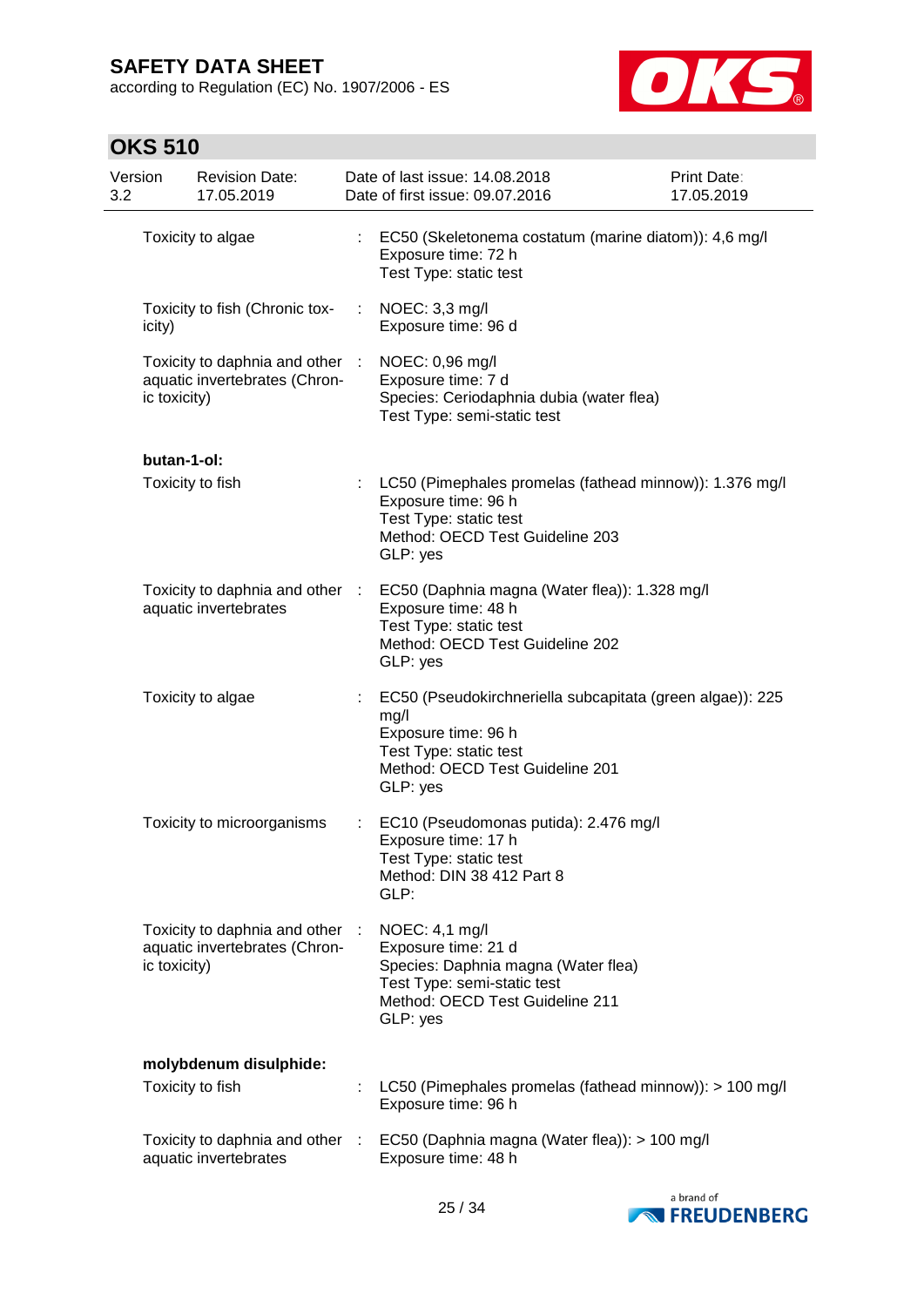according to Regulation (EC) No. 1907/2006 - ES



# **OKS 510**

| Version<br>3.2 |              | <b>Revision Date:</b><br>17.05.2019                              |   | Date of last issue: 14.08.2018<br>Date of first issue: 09.07.2016                                                                                | Print Date:<br>17.05.2019 |
|----------------|--------------|------------------------------------------------------------------|---|--------------------------------------------------------------------------------------------------------------------------------------------------|---------------------------|
|                |              | Toxicity to algae                                                |   | : EC50 (Pseudokirchneriella subcapitata (green algae)): > 100<br>mg/l<br>Exposure time: 72 h                                                     |                           |
|                |              | n-butyl acetate:                                                 |   |                                                                                                                                                  |                           |
|                |              | Toxicity to fish                                                 |   | : LC50 (Pimephales promelas (fathead minnow)): 18 mg/l<br>Exposure time: 96 h<br>Test Type: flow-through test<br>Method: OECD Test Guideline 203 |                           |
|                |              | Toxicity to daphnia and other :<br>aquatic invertebrates         |   | EC50 (Daphnia (water flea)): 44 mg/l<br>Exposure time: 48 h<br>Test Type: static test                                                            |                           |
|                |              | Toxicity to algae                                                |   | EC50 (Desmodesmus subspicatus (green algae)): 397 mg/l<br>Exposure time: 72 h<br>Test Type: static test                                          |                           |
|                |              | Toxicity to microorganisms                                       |   | EC50 (Tetrahymena pyriformis): 356 mg/l<br>Exposure time: 40 h<br>Test Type: Growth inhibition                                                   |                           |
|                | ic toxicity) | Toxicity to daphnia and other :<br>aquatic invertebrates (Chron- |   | NOEC: 23 mg/l<br>Exposure time: 21 d<br>Species: Daphnia magna (Water flea)<br><b>Test Type: Reproduction Test</b><br>GLP: yes                   |                           |
|                |              | 12.2 Persistence and degradability                               |   |                                                                                                                                                  |                           |
|                | Product:     |                                                                  |   |                                                                                                                                                  |                           |
|                |              | Biodegradability                                                 |   | : Remarks: No data available                                                                                                                     |                           |
| ity            |              |                                                                  |   | Physico-chemical removabil- : Remarks: No data available                                                                                         |                           |
|                |              | Components:                                                      |   |                                                                                                                                                  |                           |
|                |              |                                                                  |   | Naphtha (petroleum), hydrotreated light; Low boiling point hydrogen treated naphtha:                                                             |                           |
|                |              | Biodegradability                                                 | ÷ | Test Type: aerobic<br>Inoculum: activated sludge<br>Result: rapidly biodegradable<br>Biodegradation: 90,35 %<br>Exposure time: 28 d              |                           |
|                |              |                                                                  |   | Hydrocarbons, C9-C10, n-alkanes, isoalkanes, cyclics, <2% aromatics:                                                                             |                           |
|                |              | Biodegradability                                                 |   | Result: rapidly biodegradable                                                                                                                    |                           |

#### **xylene:**

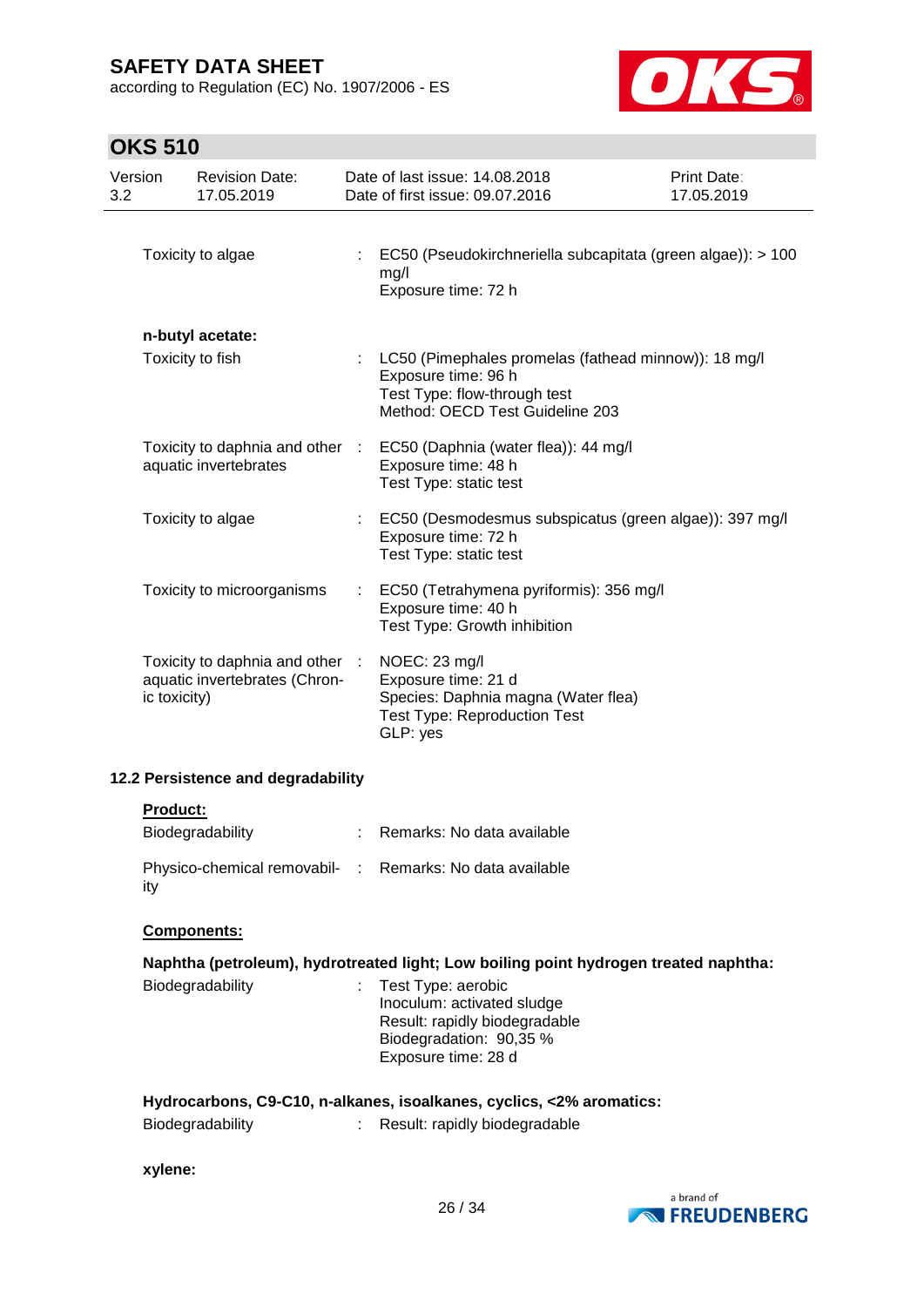according to Regulation (EC) No. 1907/2006 - ES



| Version<br>3.2 |               | <b>Revision Date:</b><br>17.05.2019 |                | Date of last issue: 14.08.2018<br>Date of first issue: 09.07.2016                                                                                                                                                       | <b>Print Date:</b><br>17.05.2019 |
|----------------|---------------|-------------------------------------|----------------|-------------------------------------------------------------------------------------------------------------------------------------------------------------------------------------------------------------------------|----------------------------------|
|                |               | Biodegradability                    | ÷.             | Result: Readily biodegradable.                                                                                                                                                                                          |                                  |
|                |               | ethylbenzene:                       |                |                                                                                                                                                                                                                         |                                  |
|                |               | Biodegradability                    | $\mathbb{R}^n$ | Result: Readily biodegradable.                                                                                                                                                                                          |                                  |
|                | butan-1-ol:   |                                     |                |                                                                                                                                                                                                                         |                                  |
|                |               | Biodegradability                    | ÷              | Test Type: aerobic<br>Inoculum: activated sludge<br>Result: rapidly biodegradable<br>Biodegradation: > 92 %<br>Exposure time: 28 d                                                                                      |                                  |
|                |               | n-butyl acetate:                    |                |                                                                                                                                                                                                                         |                                  |
|                |               | Biodegradability                    |                | Test Type: Primary biodegradation<br>Result: rapidly biodegradable<br>Biodegradation: 83 %<br>Exposure time: 28 d<br>Method: OECD Test Guideline 301D                                                                   |                                  |
|                |               | 12.3 Bioaccumulative potential      |                |                                                                                                                                                                                                                         |                                  |
|                | Product:      |                                     |                |                                                                                                                                                                                                                         |                                  |
|                |               | <b>Bioaccumulation</b>              |                | Remarks: This mixture contains no substance considered to<br>be persistent, bioaccumulating and toxic (PBT).<br>This mixture contains no substance considered to be very<br>persistent and very bioaccumulating (vPvB). |                                  |
|                |               | Components:                         |                |                                                                                                                                                                                                                         |                                  |
|                |               |                                     |                | Naphtha (petroleum), hydrotreated light; Low boiling point hydrogen treated naphtha:                                                                                                                                    |                                  |
|                | octanol/water | Partition coefficient: n-           | ÷.             | log Pow: 3,4 - 5,2                                                                                                                                                                                                      |                                  |
|                |               |                                     |                | Hydrocarbons, C9-C10, n-alkanes, isoalkanes, cyclics, <2% aromatics:                                                                                                                                                    |                                  |
|                |               | Bioaccumulation                     | ÷              | Remarks: No data available                                                                                                                                                                                              |                                  |
|                | octanol/water | Partition coefficient: n-           |                | Remarks: No data available                                                                                                                                                                                              |                                  |
|                | xylene:       |                                     |                |                                                                                                                                                                                                                         |                                  |
|                |               | Bioaccumulation                     |                | Bioconcentration factor (BCF): 25,9                                                                                                                                                                                     |                                  |
|                | octanol/water | Partition coefficient: n-           | t.             | log Pow: 2,77 - 3,15                                                                                                                                                                                                    |                                  |
|                |               | ethylbenzene:                       |                |                                                                                                                                                                                                                         |                                  |
|                |               | Bioaccumulation                     | ÷              | Bioconcentration factor (BCF): 1                                                                                                                                                                                        |                                  |

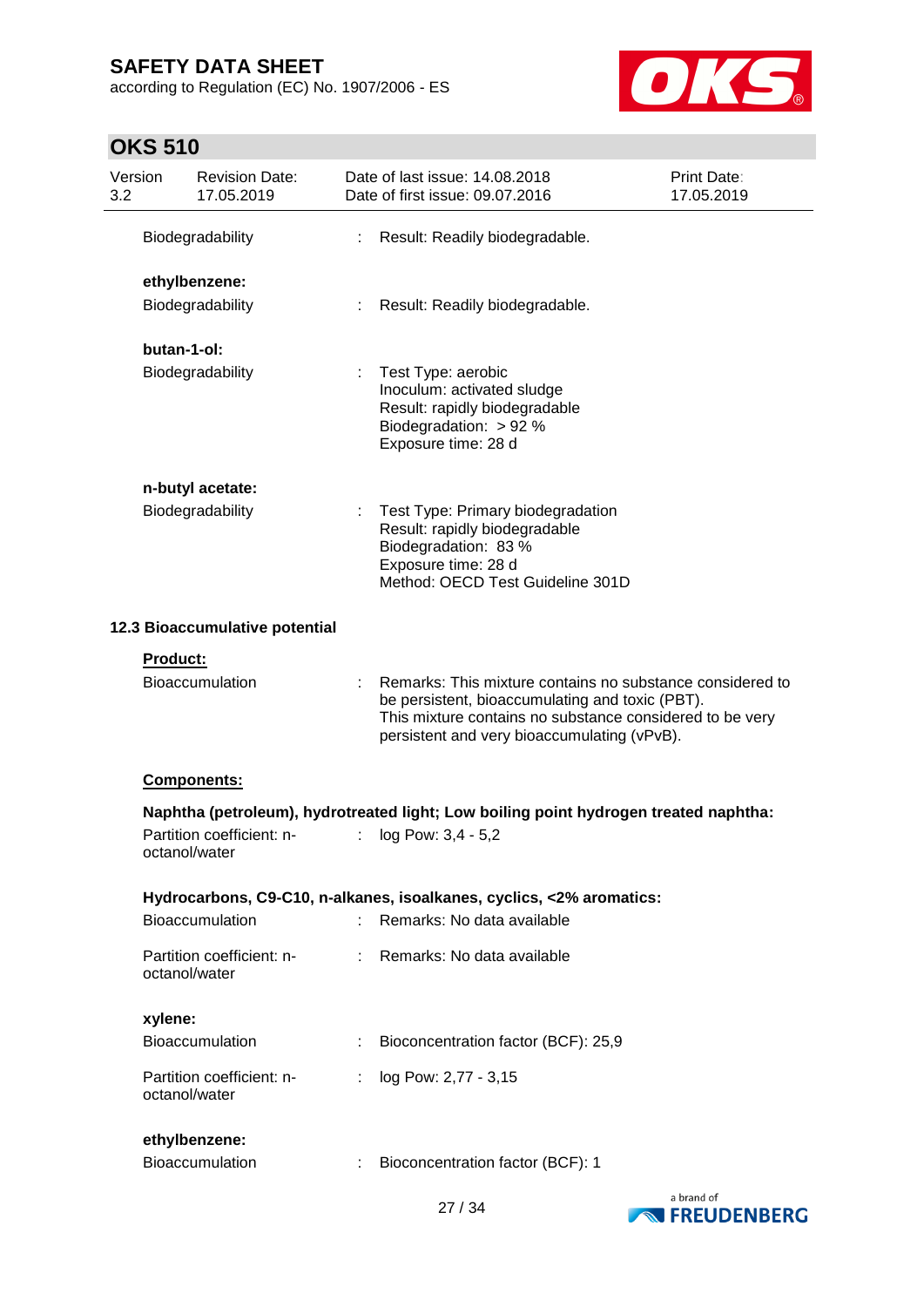according to Regulation (EC) No. 1907/2006 - ES



| 3.2 | Version                      | <b>Revision Date:</b><br>17.05.2019                |    | Date of last issue: 14,08,2018<br>Date of first issue: 09.07.2016                                                                                                                                          | Print Date:<br>17.05.2019 |
|-----|------------------------------|----------------------------------------------------|----|------------------------------------------------------------------------------------------------------------------------------------------------------------------------------------------------------------|---------------------------|
|     | octanol/water                | Partition coefficient: n-                          | ÷. | log Pow: 3,6 (20 °C)                                                                                                                                                                                       |                           |
|     | butan-1-ol:<br>octanol/water | Partition coefficient: n-                          |    | log Pow: 1 (25 °C)<br>pH: 7<br>Method: OECD Test Guideline 117<br>GLP: yes                                                                                                                                 |                           |
|     | octanol/water                | n-butyl acetate:<br>Partition coefficient: n-      |    | log Pow: 2,3 $(25 °C)$<br>pH: 7<br>Method: OECD Test Guideline 117<br>GLP: yes                                                                                                                             |                           |
|     |                              | 12.4 Mobility in soil                              |    |                                                                                                                                                                                                            |                           |
|     | <b>Product:</b><br>Mobility  |                                                    |    | Remarks: No data available                                                                                                                                                                                 |                           |
|     |                              | Distribution among environ-<br>mental compartments | ÷. | Remarks: No data available                                                                                                                                                                                 |                           |
|     |                              | 12.5 Results of PBT and vPvB assessment            |    |                                                                                                                                                                                                            |                           |
|     | Product:<br>Assessment       |                                                    |    | This substance/mixture contains no components considered<br>to be either persistent, bioaccumulative and toxic (PBT), or<br>very persistent and very bioaccumulative (vPvB) at levels of<br>0.1% or higher |                           |
|     |                              | Components:                                        |    |                                                                                                                                                                                                            |                           |
|     | xylene:<br>Assessment        |                                                    |    | Non-classified PBT substance. Non-classified vPvB sub-<br>stance.                                                                                                                                          |                           |
|     | Assessment                   | ethylbenzene:                                      |    | Non-classified PBT substance. Non-classified vPvB sub-<br>stance.                                                                                                                                          |                           |
|     | Assessment                   | n-butyl acetate:                                   |    | Non-classified PBT substance. Non-classified vPvB sub-<br>stance.                                                                                                                                          |                           |

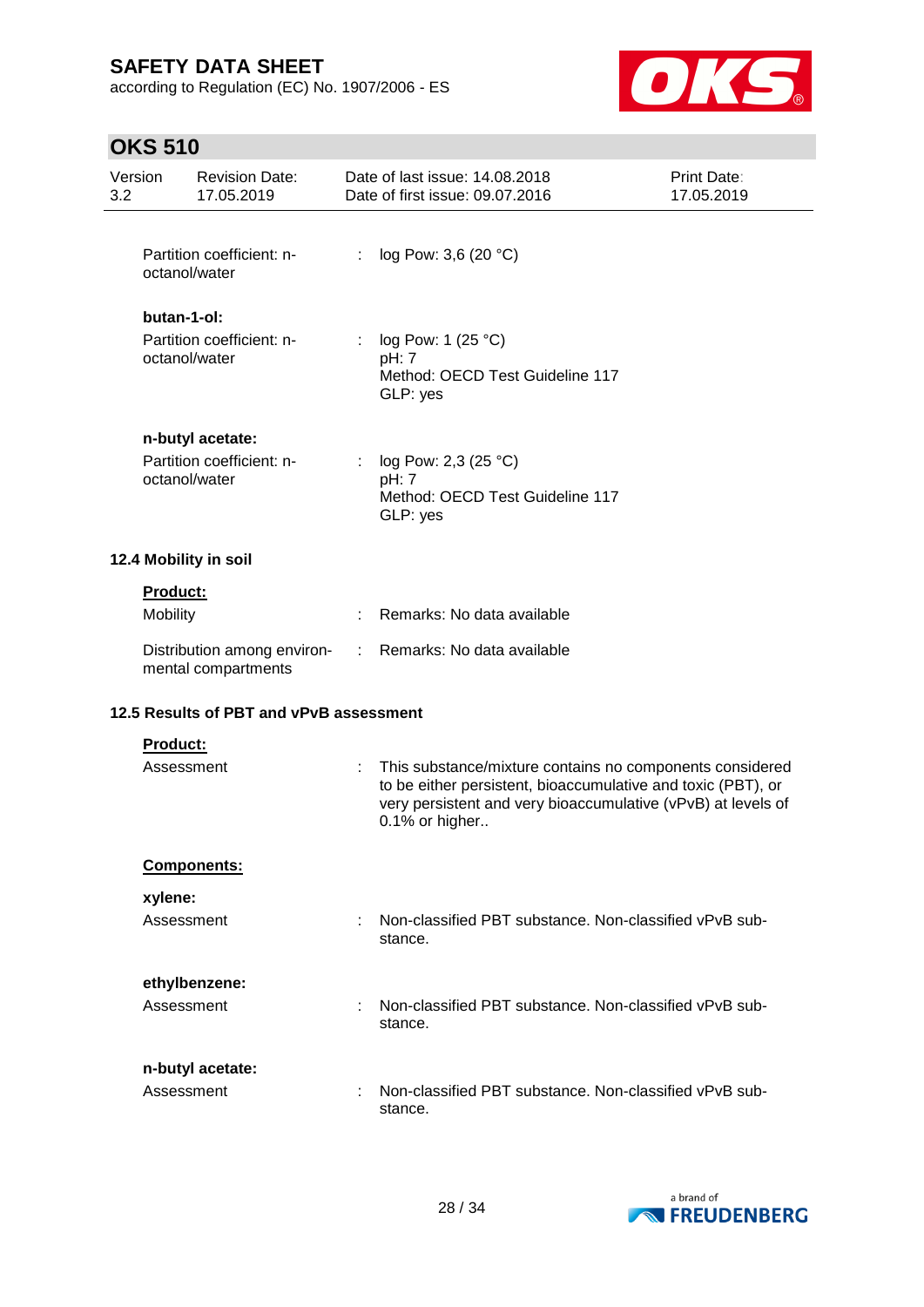according to Regulation (EC) No. 1907/2006 - ES



## **OKS 510**

| Version | Revision Date: | Date of last issue: 14.08.2018  | <b>Print Date:</b> |
|---------|----------------|---------------------------------|--------------------|
| 3.2     | 17.05.2019     | Date of first issue: 09.07.2016 | 17.05.2019         |

### **12.6 Other adverse effects**

### **Product:**

Additional ecological infor-: Toxic to aquatic life with long lasting effects. mation

### **SECTION 13: Disposal considerations**

| 13.1 Waste treatment methods |                                                                                                                                                                                                                         |
|------------------------------|-------------------------------------------------------------------------------------------------------------------------------------------------------------------------------------------------------------------------|
| Product                      | The product should not be allowed to enter drains, water<br>÷<br>courses or the soil.<br>Do not dispose of with domestic refuse.<br>Dispose of as hazardous waste in compliance with local and<br>national regulations. |
|                              | Waste codes should be assigned by the user based on the<br>application for which the product was used.                                                                                                                  |
| Contaminated packaging       | Packaging that is not properly emptied must be disposed of as<br>÷<br>the unused product.<br>Dispose of waste product or used containers according to<br>local regulations.                                             |
|                              | The following Waste Codes are only suggestions:                                                                                                                                                                         |

### **SECTION 14: Transport information**

| 14.1 UN number                  |   |                                                           |
|---------------------------------|---|-----------------------------------------------------------|
| <b>ADR</b>                      | ÷ | <b>UN 1263</b>                                            |
| <b>IMDG</b>                     | ÷ | <b>UN 1263</b>                                            |
| <b>IATA</b>                     | ÷ | <b>UN 1263</b>                                            |
| 14.2 UN proper shipping name    |   |                                                           |
| <b>ADR</b>                      | ÷ | <b>PAINT</b>                                              |
| <b>IMDG</b>                     | ÷ | <b>PAINT</b><br>(naphtha (petroleum), hydrotreated light) |
| <b>IATA</b>                     | ÷ | Paint                                                     |
| 14.3 Transport hazard class(es) |   |                                                           |
| <b>ADR</b>                      |   | $\therefore$ 3                                            |
| <b>IMDG</b>                     |   | $\therefore$ 3                                            |
| <b>IATA</b>                     |   | 3                                                         |
|                                 |   |                                                           |

**14.4 Packing group**

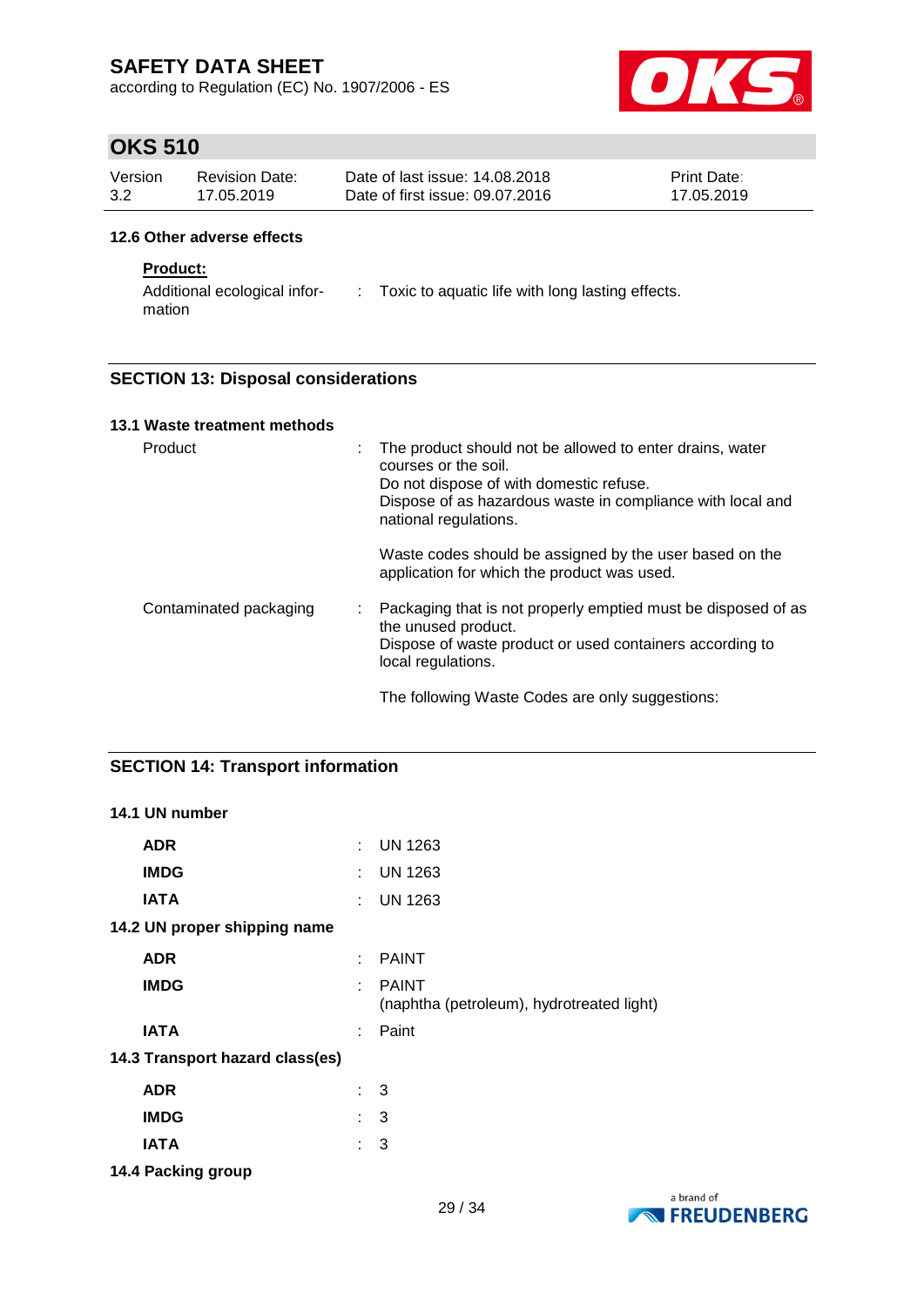according to Regulation (EC) No. 1907/2006 - ES



# **OKS 510**

| 3.2 | Version                           | <b>Revision Date:</b><br>17.05.2019                                                                           |           | Date of last issue: 14.08.2018<br>Date of first issue: 09.07.2016                                                  | Print Date:<br>17.05.2019 |
|-----|-----------------------------------|---------------------------------------------------------------------------------------------------------------|-----------|--------------------------------------------------------------------------------------------------------------------|---------------------------|
|     | <b>ADR</b><br>Labels              | Packing group<br><b>Classification Code</b><br><b>Hazard Identification Number</b><br>Tunnel restriction code |           | Ш<br>F <sub>1</sub><br>33<br>3<br>(D/E)                                                                            |                           |
|     | <b>IMDG</b><br>Labels<br>EmS Code | Packing group                                                                                                 |           | $\mathbf{II}$<br>3<br>$F-E, S-E$                                                                                   |                           |
|     | aircraft)<br>Labels               | <b>IATA (Cargo)</b><br>Packing instruction (cargo<br>Packing instruction (LQ)<br>Packing group                |           | 364<br>Y341<br>$\mathbf{H}$<br>Class 3 - Flammable liquids                                                         |                           |
|     | ger aircraft)<br>Labels           | <b>IATA (Passenger)</b><br>Packing instruction (passen-<br>Packing instruction (LQ)<br>Packing group          | $\sim 10$ | 353<br>Y341<br>$\mathbf{H}$<br>Class 3 - Flammable liquids                                                         |                           |
|     |                                   | <b>14.5 Environmental hazards</b>                                                                             |           |                                                                                                                    |                           |
|     | <b>ADR</b>                        | Environmentally hazardous                                                                                     |           | yes                                                                                                                |                           |
|     | <b>IMDG</b>                       | Marine pollutant                                                                                              |           | yes                                                                                                                |                           |
|     |                                   | <b>IATA (Passenger)</b><br>Environmentally hazardous                                                          |           | no                                                                                                                 |                           |
|     |                                   | <b>IATA (Cargo)</b><br>Environmentally hazardous                                                              |           | no                                                                                                                 |                           |
|     |                                   | 14.6 Special precautions for user                                                                             |           |                                                                                                                    |                           |
|     |                                   | No special precautions required.                                                                              |           |                                                                                                                    |                           |
|     | Remarks                           |                                                                                                               |           | 14.7 Transport in bulk according to Annex II of Marpol and the IBC Code<br>Not applicable for product as supplied. |                           |

### **SECTION 15: Regulatory information**

### **15.1 Safety, health and environmental regulations/legislation specific for the substance or mixture**

| REACH - Candidate List of Substances of Very High<br>Concern for Authorisation (Article 59). |  | This product does not contain sub-<br>stances of very high concern (Regu-<br>lation (EC) No 1907/2006 (REACH), |
|----------------------------------------------------------------------------------------------|--|----------------------------------------------------------------------------------------------------------------|
|----------------------------------------------------------------------------------------------|--|----------------------------------------------------------------------------------------------------------------|



Article 57).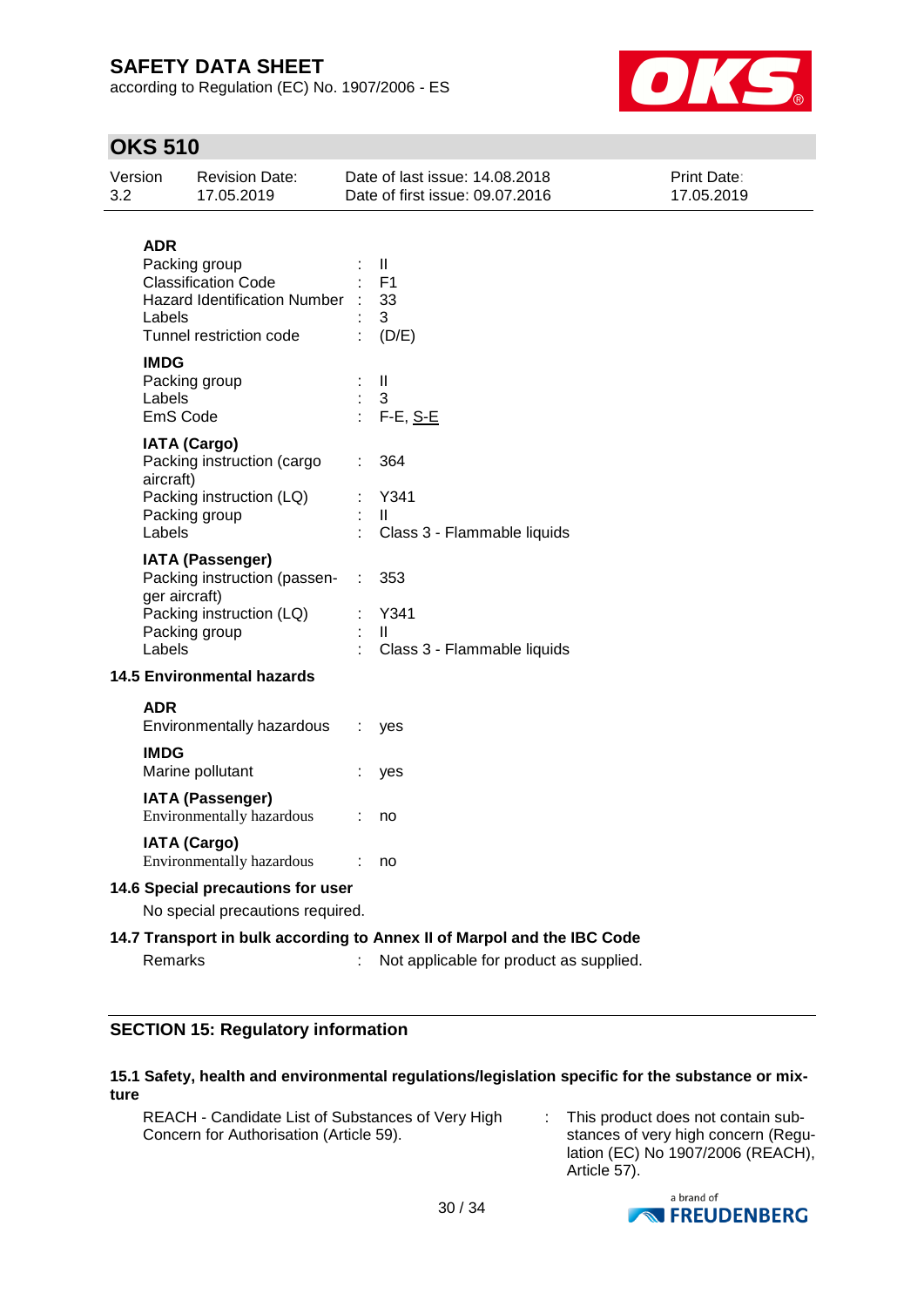according to Regulation (EC) No. 1907/2006 - ES



| Version<br>3.2 |                                                                                                                                                                                     | <b>Revision Date:</b><br>17.05.2019                                                                                                                  |  | Date of last issue: 14.08.2018<br>Date of first issue: 09.07.2016                                                                                                                                                                                                                                                                                                                                                              |                |                       | Print Date:<br>17.05.2019                                               |
|----------------|-------------------------------------------------------------------------------------------------------------------------------------------------------------------------------------|------------------------------------------------------------------------------------------------------------------------------------------------------|--|--------------------------------------------------------------------------------------------------------------------------------------------------------------------------------------------------------------------------------------------------------------------------------------------------------------------------------------------------------------------------------------------------------------------------------|----------------|-----------------------|-------------------------------------------------------------------------|
|                | REACH - List of substances subject to authorisation<br>(Annex XIV)                                                                                                                  |                                                                                                                                                      |  |                                                                                                                                                                                                                                                                                                                                                                                                                                | ÷.             | Not applicable        |                                                                         |
|                | Regulation (EC) No 1005/2009 on substances that de-<br>÷<br>plete the ozone layer                                                                                                   |                                                                                                                                                      |  |                                                                                                                                                                                                                                                                                                                                                                                                                                |                | Not applicable        |                                                                         |
|                | Regulation (EC) No 850/2004 on persistent organic pol-<br>÷<br>lutants                                                                                                              |                                                                                                                                                      |  |                                                                                                                                                                                                                                                                                                                                                                                                                                | Not applicable |                       |                                                                         |
|                |                                                                                                                                                                                     | Regulation (EC) No 649/2012 of the European Parlia-<br>ment and the Council concerning the export and import<br>of dangerous chemicals               |  |                                                                                                                                                                                                                                                                                                                                                                                                                                | ÷.             | Not applicable        |                                                                         |
|                |                                                                                                                                                                                     | REACH - Restrictions on the manufacture, placing on<br>the market and use of certain dangerous substances,<br>preparations and articles (Annex XVII) |  |                                                                                                                                                                                                                                                                                                                                                                                                                                | t.             | striction             | See Annex XVII to Regulation (EC)<br>no 1907/2006 for Conditions of re- |
|                | REACH - Restrictions on the manufacture, placing on<br>the market and use of certain dangerous substances,<br>treated naphtha<br>preparations and articles (Annex XVII)<br>(29, 28) |                                                                                                                                                      |  | Naphtha (petroleum), hydrotreated<br>light; Low boiling point hydrogen                                                                                                                                                                                                                                                                                                                                                         |                |                       |                                                                         |
|                |                                                                                                                                                                                     |                                                                                                                                                      |  | Seveso III: Directive 2012/18/EU of the European Parliament and of the Council on the control of<br>major-accident hazards involving dangerous substances.                                                                                                                                                                                                                                                                     |                |                       |                                                                         |
|                | P <sub>5c</sub>                                                                                                                                                                     |                                                                                                                                                      |  | <b>FLAMMABLE LIQUIDS</b>                                                                                                                                                                                                                                                                                                                                                                                                       |                | Quantity 1<br>5.000 t | Quantity 2<br>50.000 t                                                  |
|                | E <sub>2</sub>                                                                                                                                                                      |                                                                                                                                                      |  | <b>ENVIRONMENTAL</b><br><b>HAZARDS</b>                                                                                                                                                                                                                                                                                                                                                                                         |                | 200t                  | 500 t                                                                   |
|                | 34                                                                                                                                                                                  |                                                                                                                                                      |  | Petroleum products: (a)<br>gasolines and naphthas,<br>(b) kerosenes (including jet<br>fuels), (c) gas oils (includ-<br>ing diesel fuels, home<br>heating oils and gas oil<br>blending streams), (d)<br>heavy fuel oils (e) alterna-<br>tive fuels serving the same<br>purposes and with similar<br>properties as regards<br>flammability and environ-<br>mental hazards as the<br>products referred to in<br>points (a) to (d) |                | 2.500 t               | 25.000 t                                                                |
|                | P <sub>5c</sub>                                                                                                                                                                     |                                                                                                                                                      |  |                                                                                                                                                                                                                                                                                                                                                                                                                                |                |                       |                                                                         |
|                |                                                                                                                                                                                     | Volatile organic compounds                                                                                                                           |  | Directive 2010/75/EU of 24 November 2010 on industrial<br>emissions (integrated pollution prevention and control)<br>Volatile organic compounds (VOC) content: 66,32 %<br>Volatile CMR compounds: 30 %                                                                                                                                                                                                                         |                |                       |                                                                         |
|                |                                                                                                                                                                                     |                                                                                                                                                      |  |                                                                                                                                                                                                                                                                                                                                                                                                                                |                |                       | a brand of                                                              |

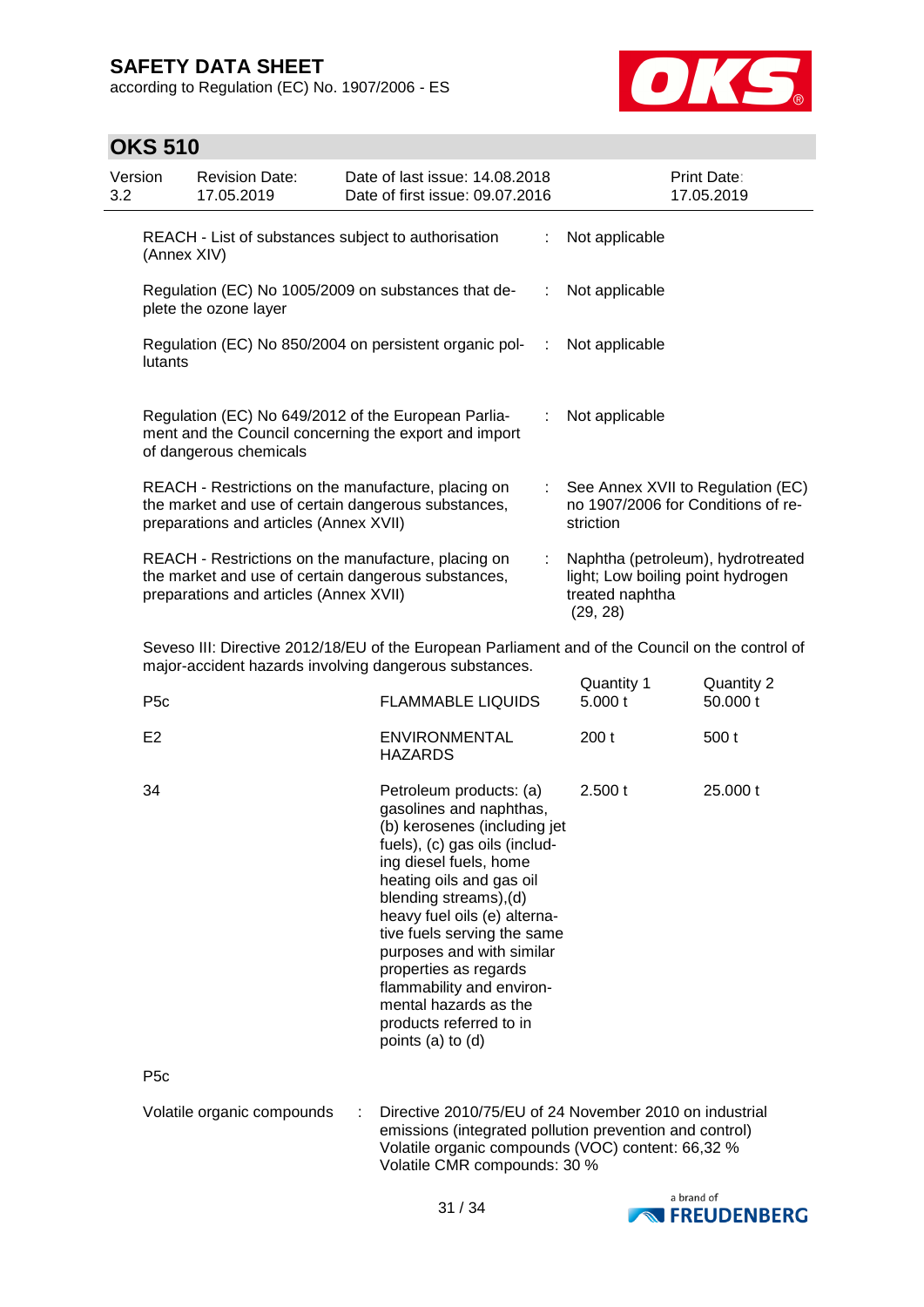according to Regulation (EC) No. 1907/2006 - ES



### **OKS 510**

| Version | Revision Date: | Date of last issue: 14.08.2018  | <b>Print Date:</b> |
|---------|----------------|---------------------------------|--------------------|
| 3.2     | 17.05.2019     | Date of first issue: 09.07.2016 | 17.05.2019         |

Other regulations:

Take note of Directive 92/85/EEC regarding maternity protection or stricter national regulations, where applicable.

Take note of Directive 94/33/EC on the protection of young people at work or stricter national regulations, where applicable.

### **15.2 Chemical safety assessment**

This information is not available.

### **SECTION 16: Other information**

#### **Full text of H-Statements**

| H <sub>225</sub> | ÷ | Highly flammable liquid and vapour.                                              |
|------------------|---|----------------------------------------------------------------------------------|
| H <sub>226</sub> |   | Flammable liquid and vapour.                                                     |
| H <sub>302</sub> |   | Harmful if swallowed.                                                            |
| H <sub>304</sub> |   | May be fatal if swallowed and enters airways.                                    |
| H312             |   | Harmful in contact with skin.                                                    |
| H <sub>315</sub> |   | Causes skin irritation.                                                          |
| H318             |   | Causes serious eye damage.                                                       |
| H319             |   | Causes serious eye irritation.                                                   |
| H332             |   | Harmful if inhaled.                                                              |
| H335             |   | May cause respiratory irritation.                                                |
| H <sub>336</sub> |   | May cause drowsiness or dizziness.                                               |
| H373             |   | May cause damage to organs through prolonged or repeated<br>exposure if inhaled. |
| H411             |   | Toxic to aquatic life with long lasting effects.                                 |
| H412             | ÷ | Harmful to aquatic life with long lasting effects.                               |

#### **Full text of other abbreviations**

| Note C | Some organic substances may be marketed either in a specif-<br>ic isomeric form or as a mixture of several isomers. In this<br>case the supplier must state on the label whether the sub-<br>stance is a specific isomer or a mixture of isomers.                                                                  |
|--------|--------------------------------------------------------------------------------------------------------------------------------------------------------------------------------------------------------------------------------------------------------------------------------------------------------------------|
| Note P | The classification as a carcinogen or mutagen need not apply<br>if it can be shown that the substance contains less than 0.1 %<br>w/w benzene (Einecs No 200-753-7). When the substance is<br>not classified as a carcinogen at least the precautionary<br>statements (P102-)P260- P262-P301 + P310-P331 shall ap- |

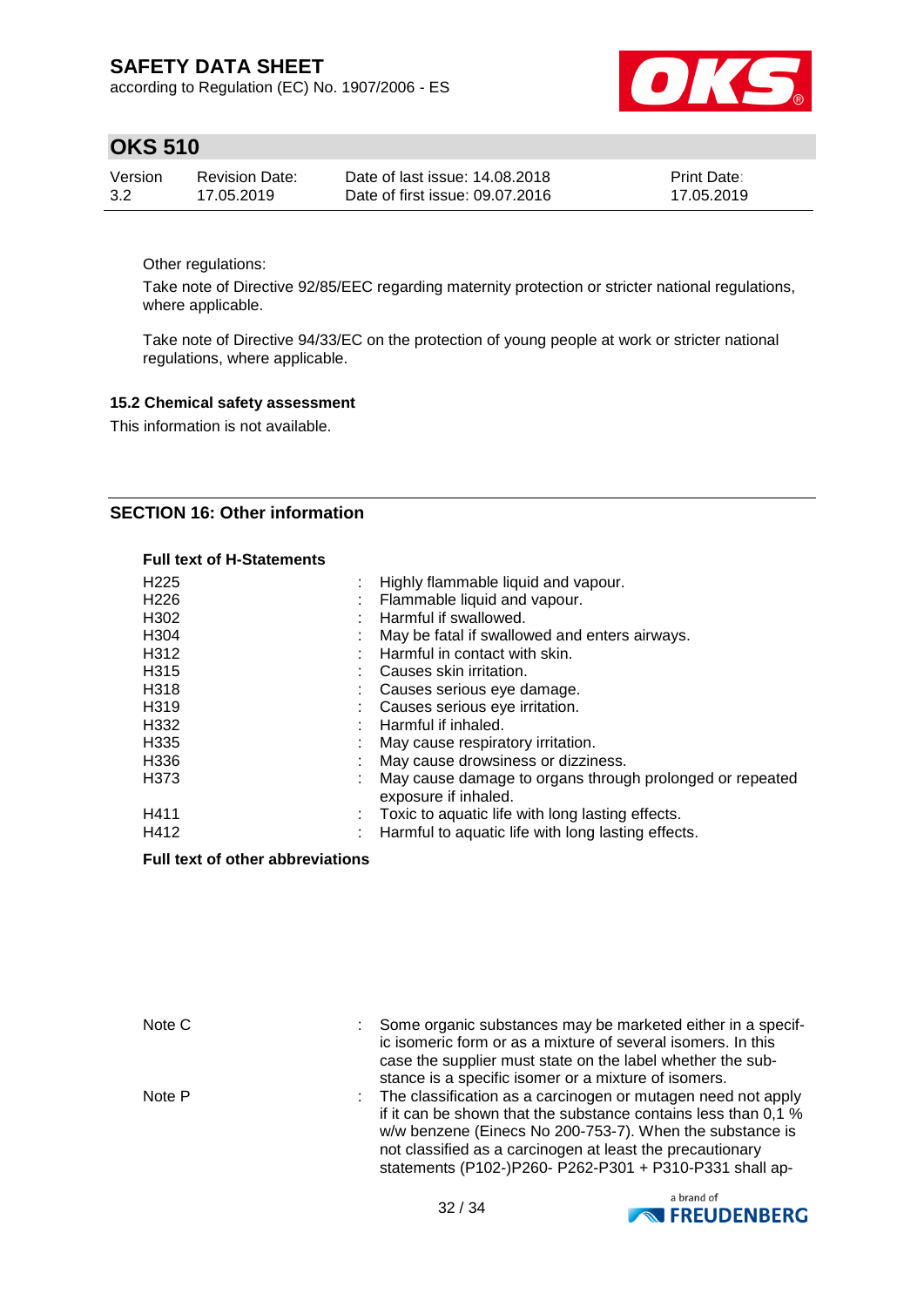according to Regulation (EC) No. 1907/2006 - ES



## **OKS 510**

| Version | Revision Date: | Date of last issue: 14.08.2018  | <b>Print Date:</b> |
|---------|----------------|---------------------------------|--------------------|
| 3.2     | 17.05.2019     | Date of first issue: 09.07.2016 | 17.05.2019         |

ply. This note applies only to certain complex oil-derived substances in Part 3.

ADN - European Agreement concerning the International Carriage of Dangerous Goods by Inland Waterways; ADR - European Agreement concerning the International Carriage of Dangerous Goods by Road; AICS - Australian Inventory of Chemical Substances; ASTM - American Society for the Testing of Materials; bw - Body weight; CLP - Classification Labelling Packaging Regulation; Regulation (EC) No 1272/2008; CMR - Carcinogen, Mutagen or Reproductive Toxicant; DIN - Standard of the German Institute for Standardisation; DSL - Domestic Substances List (Canada); ECHA - European Chemicals Agency; EC-Number - European Community number; ECx - Concentration associated with x% response; ELx - Loading rate associated with x% response; EmS - Emergency Schedule; ENCS - Existing and New Chemical Substances (Japan); ErCx - Concentration associated with x% growth rate response; GHS - Globally Harmonized System; GLP - Good Laboratory Practice; IARC - International Agency for Research on Cancer; IATA - International Air Transport Association; IBC - International Code for the Construction and Equipment of Ships carrying Dangerous Chemicals in Bulk; IC50 - Half maximal inhibitory concentration; ICAO - International Civil Aviation Organization; IECSC - Inventory of Existing Chemical Substances in China; IMDG - International Maritime Dangerous Goods; IMO - International Maritime Organization; ISHL - Industrial Safety and Health Law (Japan); ISO - International Organisation for Standardization; KECI - Korea Existing Chemicals Inventory; LC50 - Lethal Concentration to 50 % of a test population; LD50 - Lethal Dose to 50% of a test population (Median Lethal Dose); MARPOL - International Convention for the Prevention of Pollution from Ships; n.o.s. - Not Otherwise Specified; NO(A)EC - No Observed (Adverse) Effect Concentration; NO(A)EL - No Observed (Adverse) Effect Level; NOELR - No Observable Effect Loading Rate; NZIoC - New Zealand Inventory of Chemicals; OECD - Organization for Economic Co-operation and Development; OPPTS - Office of Chemical Safety and Pollution Prevention; PBT - Persistent, Bioaccumulative and Toxic substance; PICCS - Philippines Inventory of Chemicals and Chemical Substances; (Q)SAR - (Quantitative) Structure Activity Relationship; REACH - Regulation (EC) No 1907/2006 of the European Parliament and of the Council concerning the Registration, Evaluation, Authorisation and Restriction of Chemicals; RID - Regulations concerning the International Carriage of Dangerous Goods by Rail; SADT - Self-Accelerating Decomposition Temperature; SDS - Safety Data Sheet; SVHC - Substance of Very High Concern; TCSI - Taiwan Chemical Substance Inventory; TRGS - Technical Rule for Hazardous Substances; TSCA - Toxic Substances Control Act (United States); UN - United Nations; vPvB - Very Persistent and Very Bioaccumulative

### **Further information**

| <b>Classification of the mixture:</b> |                  | <b>Classification procedure:</b>    |
|---------------------------------------|------------------|-------------------------------------|
| Flam. Liq. 2                          | H <sub>225</sub> | Based on product data or assessment |
| Skin Irrit. 2                         | H <sub>315</sub> | Calculation method                  |
| Eye Dam. 1                            | H318             | Calculation method                  |
| STOT SE 3                             | H336             | Calculation method                  |
| Asp. Tox. 1                           | H304             | Based on product data or assessment |
| Aquatic Chronic 2                     | H411             | Calculation method                  |

This safety data sheet applies only to products originally packed and labelled by OKS Spezialschmierstoffe. The information contained therein may not be reproduced or modified without the express written permission of OKS Spezialschmierstoffe. Any forwarding of this document is only permitted to the extent required by law. Any further, in particular public, dissemination of our safety data sheets (e.g. as a document for download from the Internet) is not permitted without the